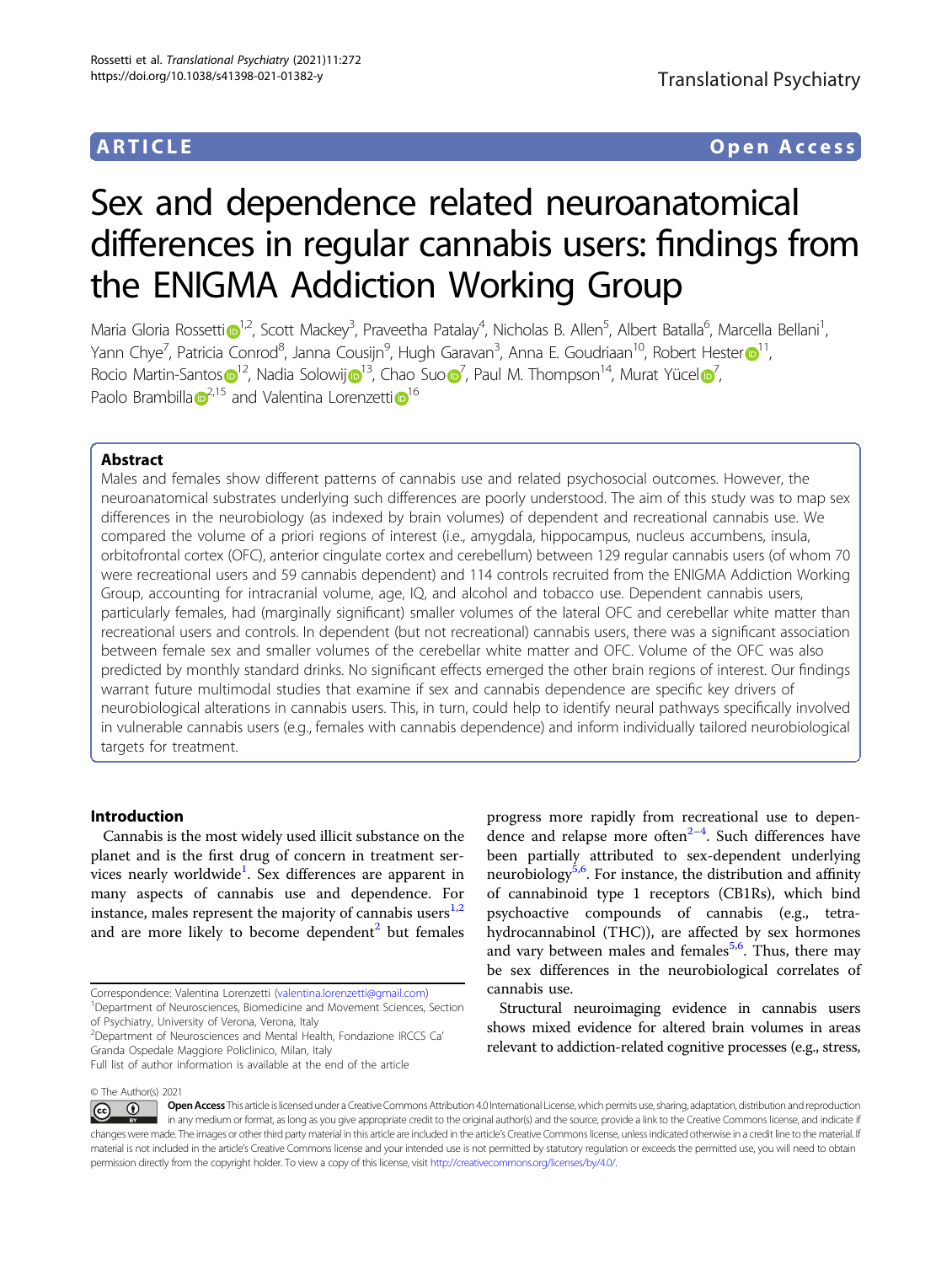learning, disinhibition)<sup>[7](#page-9-0)</sup> and that are high in CB1Rs<sup>8</sup> (e.g., amygdala, hippocampus, prefrontal cortex (PFC), including the orbitofrontal cortex (OFC) and the anterior cingulate cortex (ACC), cerebellum and striatum<sup>9–[11](#page-9-0)</sup>). A recent mega-analysis reported no significant volume differences between cannabis users and controls in these regions $12$ . However, the literature to date  $9,12$  $9,12$  $9,12$  has failed to account for putative moderators of volume alterations in cannabis users such as cannabis dependence status, which neuroscientific theories of addiction ascribe to profound neuroadaptations $^{13}$ , and confounders associated with cannabis use including tobacco and alcohol exposure.

The role of sex differences in volume alterations in cannabis users has also been under-investigated $14$ . Emerging cannabis-by-sex effects were shown in the amygdala (i.e., female users  $>$  female controls)<sup>[15](#page-9-0)</sup>, the PFC (i.e., female users > female controls and male users < male controls)<sup>[16](#page-9-0)</sup> and the OFC (i.e., female dependent users  $\lt$ female controls)<sup>[17](#page-9-0)</sup> but these were not replicated<sup>[18](#page-9-0)</sup> and were not found in other brain regions (e.g., cerebellum<sup>[19](#page-9-0)</sup>, striatum<sup>[20](#page-9-0)</sup> parietal cortex<sup>[18](#page-9-0)</sup>). Therefore, the differential effect of cannabis on the neuroanatomy of males and females remains elusive. Most published studies to date (i.e., 19 out of 30) have a male sampling bias, did not examine group-by-sex interactions<sup>[21](#page-9-0)</sup> or failed to account for drivers of neuroanatomical alterations (e.g., cannabis dependence, alcohol and tobacco use $11,12,22,23$ ).

Here we aimed to address these limitations by investigating brain volume differences associated with recreational and dependent cannabis use and their interaction with sex. We compared brain volumes in 129 regular cannabis users (of whom 59 were cannabis dependent) and 114 controls recruited from the ENIGMA Addiction Working Group while accounting for exposure to substances other than cannabis (i.e., alcohol and tobacco). We focused on a priori regions of interest (ROIs) that have been examined by at least three studies $9,24$  and showed volumetric differences (although not unanimously) between cannabis users and controls i.e., amygdala, hippocampus, nucleus accumbens (NAcc), insula, OFC, ACC and the cerebellum<sup>20,[24](#page-9-0)–[28](#page-9-0)</sup>. Also, the ROIs were selected for their high in CB1cannabinoid receptors based on autographic evidence  $CBR1s^{8,29}$  $CBR1s^{8,29}$  $CBR1s^{8,29}$  $CBR1s^{8,29}$  $CBR1s^{8,29}$  and for their key role in prominent neuroscientific theories of addiction $30,31$ .

Based on previous structural MRI studies, we expected that (i) cannabis users (particularly dependent users) would show smaller volumes in some ROIs (i.e., amygdala, hippocampus, insula, OFC, ACC, cerebellar white matter) $2\overline{4}$ –[26](#page-9-0),[32](#page-9-0) and larger volumes in other ROIs (i.e., NAcc, cerebellar grey matter)<sup>[20](#page-9-0),[27](#page-9-0),[28](#page-9-0)</sup> and (ii) there would be group-by-sex interactions within the OFC and the amygdal $a^{15,17}$  $a^{15,17}$  $a^{15,17}$  $a^{15,17}$  $a^{15,17}$ . We also explored whether sex differences would emerge in other a-priori ROIs where these effects have not been examined (or found) so  $far^{18-20}$  $far^{18-20}$  $far^{18-20}$  $far^{18-20}$  $far^{18-20}$ . Last, we

explored separately in recreational and dependent users, if sex and substance use parameters (i.e., cannabis dosage, age of cannabis use onset, monthly standard drinks and monthly cigarettes) predicted brain volume of those ROIs that demonstrated significant group-bysex interactions, after accounting for intracranial volume (ICV), age and IQ.

#### Materials and methods

This study was pre-registered on the Open Science Framework [\(https://osf.io/spq2w\)](https://osf.io/spq2w).

MRI and behavioural data were obtained from seven research sites in accordance with the Declaration of Helsinki. All sites had obtained written informed consent from all participants. After primary data cleaning, three sites were excluded as they were missing information for monthly standard drinks and monthly cigarettes. Inclusion and exclusion criteria and key imaging, clinical and substance use assessment measures for the remaining four sites $27,33-35$  $27,33-35$  $27,33-35$  are shown in Supplementary Tables S1 and S2. Briefly, participants were excluded if they had psychiatric comorbidities; lifetime substance use (other than cannabis) greater than 5-to-100 times; MR contraindications or current use of psychotropic medications. We further excluded cannabis users who had abstained from cannabis for longer than 30 days  $(n = 15)$ , and participants with significant MR image artefacts that undermined the validity of brain measures  $(n=5)$  and missing IQ ( $n = 3$ ), monthly standard drinks ( $n = 21$ ) or monthly cigarettes  $(n=3)$  data that were required as covariates for the analyses. The final sample included 243 participants, of whom 129 were regular cannabis users as defined at each site (38 females, mean age  $27.54 \pm 10.12$ ), and 114 participants were non-cannabis using controls (33 females, mean age  $26.19 \pm 9.10$ ).

#### Measures

Participants' demographic and substance use characteristics were assessed using semi-structured interviews at each site. These interviews assessed age, sex, IQ, monthly standard drinks, monthly cigarettes and cannabis use parameters (i.e., dosage, age at onset of use and dependence status). We standardised quantities across individuals by converting cannabis dosage (reported by participants in many forms shown in Supplementary Table S1) into standardised monthly 'cones' (defined here [https://cannabissupport.com.](https://cannabissupport.com.au/media/1593/timeline-followback.pdf) [au/media/1593/timeline-followback.pdf\)](https://cannabissupport.com.au/media/1593/timeline-followback.pdf). Distributions of monthly standard drinks, cigarettes and cones were positively skewed, so were squared-root transformed prior to statistical analyses. Cannabis dependence status was available from three of the four sites and was used to segregate a three-site subsample ( $n = 206$ ) into 59 dependent users (17 were females) with a mean age of 25 years, 49 recreational users (of which 20 were females) with a mean age of 27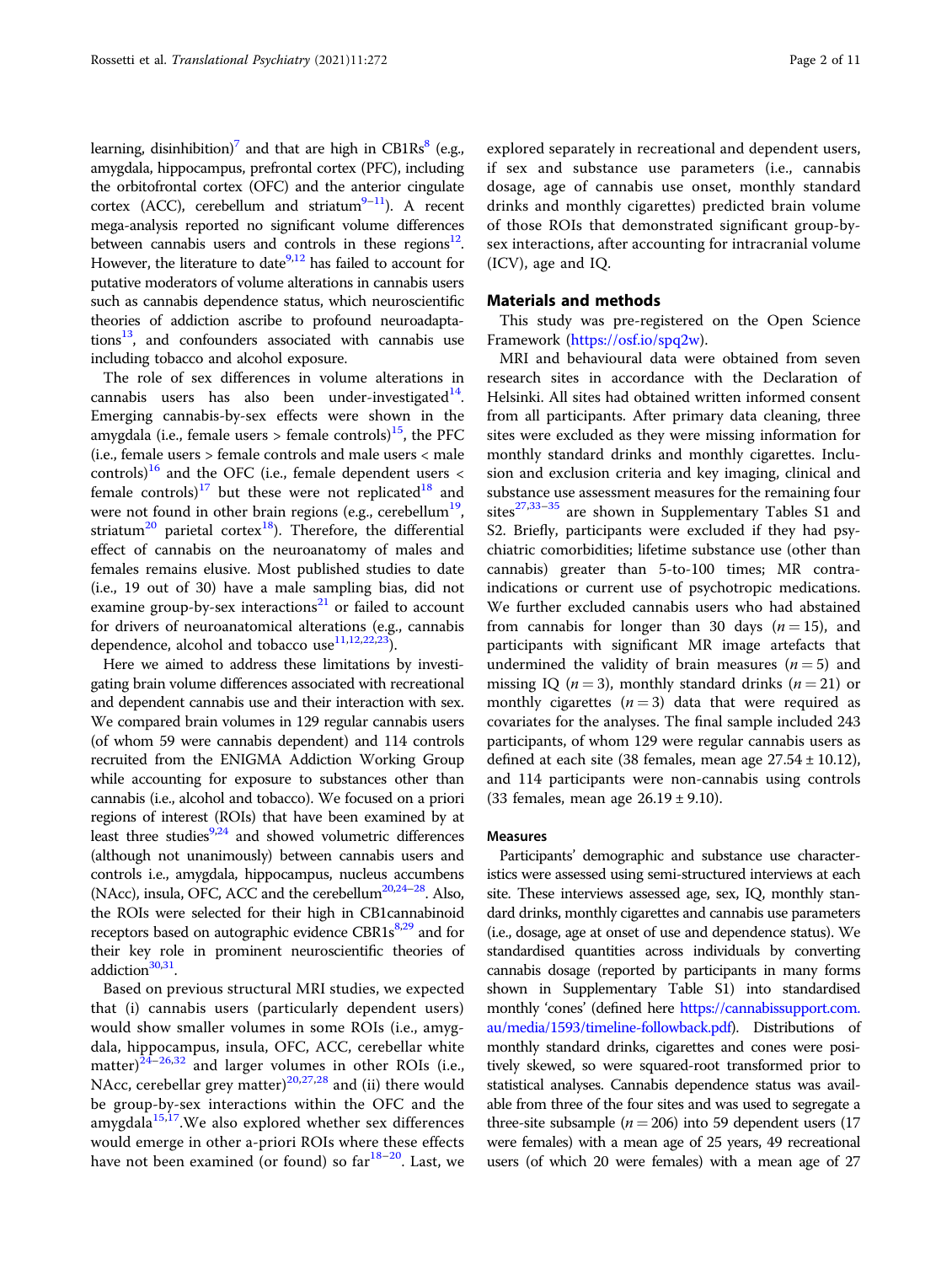years, and 98 non-cannabis using controls (including 33 females), with a mean age of 25 years. Cannabis dependence was determined using validated instruments with diagnostic cut-offs (i.e., > 3 for Mini Neuropsychiatry International Interview  $(MINI)^{36}$  and > 4 for the Severity of Dependence Scale  $(SDS)^{37}$ ).

#### Structural MRI data acquisition and processing

Each site acquired structural T1-weighted MRI brain data which were prepared for analysis using FreeSurferv.5.3.0 ([http://surfer.nmr.mgh.harvard.edu/\)](http://surfer.nmr.mgh.harvard.edu/), a fully automated MRI processing pipeline that identifies seven bilateral subcortical and 34 bilateral cortical  $ROIs<sup>38,39</sup>$ . Briefly, after automated Talairach transformation and removal of nonbrain tissue and skull $40$  the T1-weighted images were used to segment brain tissues and to estimate the grey matter–white matter interface, which was used as the starting point for the 3D reconstruction of the cortical surfaces. Then, each subject's cortical model was parcelled into ROIs according to the Desikan–Killiany atlas<sup>39</sup> and surface-based cortical volumes were estimated at the ROI level for all participants. Following all automated processing and parcellation procedures, FreeSurfer was again utilized to extract absolute segmented volumes of subcortical regions. All FreeSurfer output underwent quality control at each site, according to ENIGMA standardized protocols ([http://enigma.ini.usc.edu/protocols/imaging-protocols/\)](http://enigma.ini.usc.edu/protocols/imaging-protocols/),

which included outlier detection and visual inspection of all data. Analyses were performed on a total of 10 bilateral ROIs i.e., hippocampus, amygdala, NAcc, insula, medial OFC, lateral OFC, rostral ACC, caudal ACC, cerebellum grey matter, and cerebellum white matter. Left and right hemispheres were considered separately for each ROI.

#### Statistical analyses

Chi-squared tests assessed differences in sex distributions between groups (i.e., recreational cannabis users, dependent cannabis users, controls).

A series of mixed-effect models were run to examine group, sex and group-by-sex differences for demographic and substance use characteristics, and brain volumes. This technique statistically accommodates dependency between observations in a nested design (i.e., participants within sites) $41$ . Site was treated as a random effect to account for the systematic site-level variation in the dependent variables expected to occur from differences in scanners, protocols and assessment tools.

# ROI volumes in cannabis users and controls of the full sample ( $n = 243$ ; 4 sites)

In the full sample, we examined the impact of factors including group (controls, cannabis users [encapsulating both recreational and dependent users]), sex (male, female) and group-by-sex, on ROI volumes as dependent variables, controlling for ICV, age, IQ, monthly standard drinks, and monthly cigarettes. Group-by-sex interaction effects with a nominal significance level of p(uncorrected) < 0.05 were interrogated using pairwise comparisons.

# ROI volumes in dependent cannabis users, recreational users and controls of the subsample with data on cannabis dependence status ( $n = 206$ ; 3 sites)

We replicated the analysis above in the three-site subsample where cannabis dependence status was available, using group (controls, dependent cannabis users, recreational cannabis users), sex (male, female) and group-bysex as factors, ROI volumes as dependent variables, and ICV, age, IQ, monthly standard drinks and monthly cigarettes as confounding variables. We also controlled for monthly cannabis dosage (i.e., "cones") as these were significantly higher in dependent cannabis users than recreational users. Group-by-sex interaction effects with a nominal significance level of p(uncorrected) < 0.05 were interrogated using pairwise comparisons.

# Exploratory associations between ROI volumes and substance use levels in dependent and recreational cannabis users from the three-site subsample

Exploratory analyses were run separately in dependent  $(n = 59)$  and recreational cannabis users  $(n = 49)$  of the three-site subsample where information on cannabis dependence status was available and for ROIs that were significantly affected by group-by-sex interactions. Specifically, we examined if ROIs volume was predicted by sex and substance use levels (i.e., age at onset of cannabis use, monthly cannabis cones, monthly standard drinks and monthly cigarettes) controlling for age, IQ and ICV.

All volumetric results were corrected for multiple comparisons using a False Discovery Rate (FDR) corrected statistical threshold of  $p(FDR) < 0.05<sup>42</sup>$ . Effect sizes were estimated for the significant p(uncorrected) < 0.05 group and group-by-sex effects using Cohen's d and based on the marginal means predicted by the model. All analyses were run with STATA 14 (StataCorp; 2015).

# Results

#### Samples characteristics

Table [1](#page-3-0) shows demographic and substance use characteristics and brain volumes of the original sample (4 sites). Cannabis users ( $n = 129$ ) versus controls ( $n =$ 114) did not differ in sex distribution, age, IQ or monthly standard drinks, but smoked more monthly cigarettes. These variables were matched between recreational cannabis users ( $n = 49$ ), dependent cannabis users ( $n = 59$ ) and controls ( $n = 98$ ) of the subsample with information on cannabis dependence status (three sites). However, dependent cannabis users compared to recreational users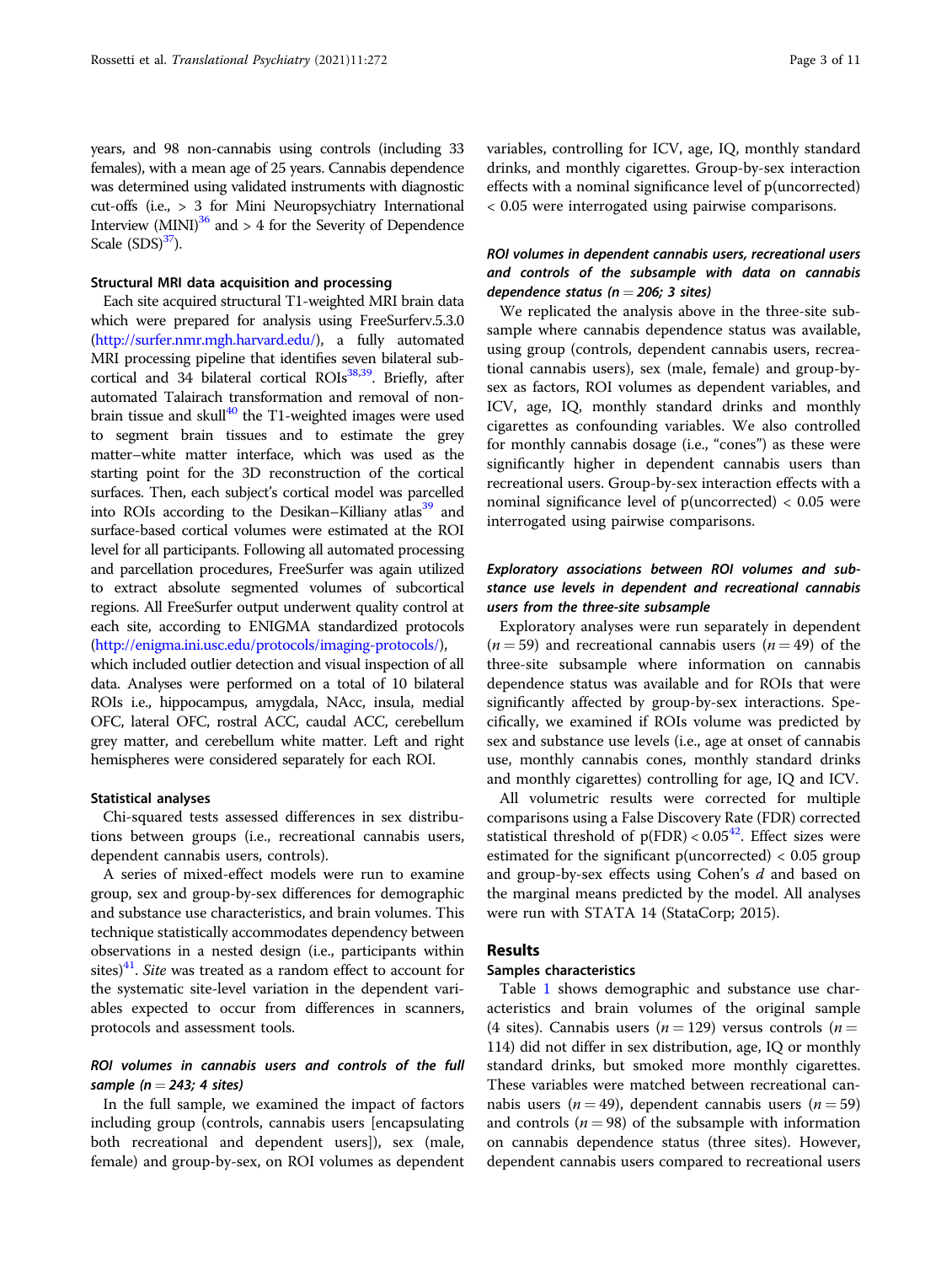|                                         | 呈                |                  |                    |         | ප                  |                                       |            |                  | Group                 |                                     |                                 | SeX             |                                |                |              |                                       |                | Site <sup>s</sup>  |
|-----------------------------------------|------------------|------------------|--------------------|---------|--------------------|---------------------------------------|------------|------------------|-----------------------|-------------------------------------|---------------------------------|-----------------|--------------------------------|----------------|--------------|---------------------------------------|----------------|--------------------|
|                                         | Males $(n = 81)$ |                  | Females $(n = 33)$ |         | s<br>Males         | $\widehat{\mathsf{n}}$<br>$\parallel$ | Females (n | $=$ 38)          | (CB vs HC)            |                                     |                                 |                 | (Males vs Females)             |                | Group-by-Sex |                                       |                |                    |
|                                         | Mean             | es               | Mean               | G       | Mean               | G                                     | Mean       | es               | ø                     | ⊽<br>95%                            | đ                               | ø               | 95% CI                         | p              | ø            | ⊽<br>95%                              | O.             | š                  |
| Sample characteristics                  |                  |                  |                    |         |                    |                                       |            |                  |                       |                                     |                                 |                 |                                |                |              |                                       |                |                    |
| Age, yrs                                | 26.47            | 9.16             | 25.50              | 9.06    | 26.83              | 9.99                                  | 29.24      | 10.37            | 2.05                  | $-1.49, 5.60$                       | 0.256                           | 1.49            | $-1.79, 4.77$                  | 0.373          | $-2.13$      | $-6.32, 2.06$                         | 0.319          | 0.44               |
| $\supseteq$                             | 10931            | 12.00            | 106.21             | 11.70   | 101.43             | 12.43                                 | 101.84     | 10.41            | $-4.81$               | $-10.12, 0.51$                      | 0.076                           | 4.31            | $-0.56, 9.19$                  | 0.083          | $-3.14$      | $-9.43, 3.16$                         | 0.329          | 0.10               |
| Alcohol, StDr/mo                        | 20.91            | 22.92            | 17.60              | 23.10   | 32.69              | 36.57                                 | 18.74      | 19.27            | 0.24                  | $-12.72, 13.19$                     | 0.971                           | 7.23            | $-4.53, 18.99$                 | 0228           | 11.03        | $-4.32, 26.38$                        | 0.159          | 0.04               |
| Tobacco, Cig/mo                         | 25.95            | 95.83            | 51.09              | 110.03  | 262.10             | 243.89                                | 265.57     | 238.28           | 209.08                | 122.72, 295.45                      | $<0.001***$                     | $-23.08$        | $-101.65, 55.48$               | 0.565          | 26.92        | $-75.37, 129.22$                      | 0.606          | 0.50               |
| Cannabis                                |                  |                  |                    |         |                    |                                       |            |                  |                       |                                     |                                 |                 |                                |                |              |                                       |                |                    |
| J.<br>Onset of<br>use, yrs              | J.               |                  | J.                 | 15.58   | 3.00               | 15.06                                 | 2.20       | J.               |                       |                                     | 1.30                            |                 | $-0.56, 3.16$                  | 0.170          |              |                                       |                | 0.16               |
| Dosage, cones/mo                        |                  |                  |                    |         | 349.22             | 354.86                                | 263.84     | 221.74           |                       |                                     |                                 | $-5.04$         | 0.918                          | 0.918          |              |                                       |                | $\overline{0}$ .11 |
| Dependence, N                           |                  |                  |                    |         | $42\,$             | $\geq$                                |            |                  |                       |                                     |                                 |                 |                                |                |              |                                       |                |                    |
| $\mathsf{ICV},\,10^{^{\wedge 6}}$       | 1.62             | 0.16             | 1.40               | 0.17    | 1.58               | 0.14                                  | 141        | 0.18             | $-0.02$               | $-0.08, 0.04$                       | 0.564                           | 0.200           | 0.14, 0.26                     | $<0.001***$    | $-0.04$      | $-0.11, 0.04$                         | 0.355          | 0.24               |
| Brain volumes (mm <sup>3</sup> )        |                  |                  |                    |         |                    |                                       |            |                  |                       |                                     |                                 |                 |                                |                |              |                                       |                |                    |
| Amygdala                                | 1763.01          | 292.20           | 1678.16            | 291.87  | 1679.82            | 246.64                                | 1575.18    | 244.72           | $-27.12$              | $-122.59, 68.35$                    | 0.578                           | 94.14           | 5.01, 183.26                   | 0.038          | 6.16         | 5.01, 183.26                          | 0.909          | 0.52               |
| $\simeq$                                | 1877.83          | 288.21           | 1664.50            | 240.89  | 1764.58            | 274.17                                | 1593.80    | 203.18           | 38.13                 | $-54.93, 131.18$                    | 0.422                           | 161.32          | 74.45, 248.19                  | $< 0.001***$   | $-47.13$     | $-149.92, 55.66$                      | 0.369          | 0.51               |
| $\overline{\phantom{0}}$<br>Hippocampus | 4528.68          | 515.90           | 4271.71            | 358.52  | 4348.256           | 455.43                                | 4139.88    | 500.01           | $-15.61$              | $-230.64, 199.43$                   | 0.887                           | 71.99           | $-123.68, 267.67$              | 0.471          | 32.44        | $-205.35, 270.23$                     | 0.789          | 0.03               |
| $\simeq$                                | 4673.32          | 470.76           | 4377.24            | 383.79  | 4438.95            | 443.65                                | 4286.33    | 405.05           | 57.44                 | $-136.39, 251.27$                   | 0.561                           | 146.10          | $-31.76, 323.95$               | 0.107          | $-78.05$     | $-292.33, 136.23$                     | 0.475          | 0.05               |
| $\overline{\phantom{a}}$<br><b>NAcc</b> | 664.90           | 193.93           | 601.42             | 195.24  | 629.18             | 86.42                                 | 544.63     | 201.53           | 18.56                 | $-35.08, 72.20$                     | 0.498                           | 34.07           | $-16.02, 84.18$                | 0.182          | $-6.198$     | $-65.45, 53.06$                       | 0.838          | 0.63               |
| $\simeq$                                | 685.99           | 164.37           | 621.58             | 186.611 | 644.23             | 67.47                                 | 573.18     | 169.31           | 23.73                 | $-21.18, 68.65$                     | 0.300                           | 30.76           | $-11.19, 72.71$                | 0.151          | $-19.84$     | $-69.44, 29.77$                       | 0.433          | 0.68               |
| $\overline{\phantom{a}}$<br>Insula      | 7215.20          | 855.05           | 6584.58            | 917.97  | 6890.40            | 700.23                                | 6448.53    | 876.73           | $-93.13$              | $-387.16, 200.90$                   | 0.535                           | 138.92          | $-134.41, 412.25$              | 0.319          | $-14.21$     | $-339.08, 310.66$                     | 0.932          | 0.19               |
| $\alpha$<br><b>DEC</b>                  | 7273.36          | 808.25           | 6731.00            | 611.93  | 7071.40            | 818.54                                | 6470.47    | 772.18           | $-214.32$             | $-515.91, 8727$                     | 0.164                           | $-39.69$        | $-318.31, 238.93$              | 0.780          | 238.43       | $-94.89,571.74$                       | 0.161          | 0.09               |
|                                         | 8343.56          |                  | 7793.00            | 748.39  |                    |                                       | 7523.92    |                  |                       | 266.11                              |                                 |                 | 532.27                         |                | 169.87       |                                       |                |                    |
| $\simeq$<br>lateral                     | 8078.38          | 946.82<br>971.27 | 7375.91            | 1141.61 | 8176.92<br>7744.87 | 1052.74<br>982.49                     | 7039.63    | 713.03<br>828.42 | $-404.94$<br>$-90.77$ | $-36.11$<br>$-447.65,$<br>$-773.76$ | $0.031**$ <sup>2</sup><br>0.618 | 199.90<br>70.76 | $-272.63, 414.14$<br>$-132.48$ | 0.239<br>0.686 | 204.72       | $-224.40, 564.15$<br>$-202.76, 61221$ | 0.325<br>0.398 | 0.25<br>0.27       |
| $\overline{\phantom{a}}$<br>medial      | 5410.72          | 688.31           | 4855.97            | 504.75  | 5315.19            | 705.37                                | 4736.89    | 666.16           | $-52.19$              | $-315.19, 210.82$                   | 0.697                           | 11.52           | $-232.58, 255.62$              | 0.236          | 175.89       | $-114.72, 466.51$                     | 0.236          | 0.15               |
| $\propto$                               | 5678.17          | 677.78           | 5386.58            | 544.92  | 5466.51            | 725.39                                | 5041.79    | 450.31           | $-269.28$             | $-536.11, 2.46$                     | $0.048*^{b}$                    | 56.47           | 304.83<br>$-191.89$            | 0.656          | 176.20       | $-118.60, 470.99$                     | 0.241          | 0.23               |
| ACC                                     |                  |                  |                    |         |                    |                                       |            |                  |                       |                                     |                                 |                 |                                |                |              |                                       |                |                    |
| rostral                                 | 3060.65          | 612.19           | 2881.24            | 560.99  | 2862.80            | 614.80                                | 2783.53    | 401.59           | $-96.06$              | 147.07<br>$-339.20$                 | 0.439                           | 5.38            | $-220.66, 231.43$              | 0.963          | $-45.47$     | $-314.107, 223.17$                    | 0.740          | 0.19               |
| $\simeq$                                | 2386.26          | 439.26           | 2267.18            | 497.40  | 2228.21            | 497.27                                | 2143.76    | 340.83           | $-82.13$              | $-129.56$<br>$-293.81$              | 0.447                           | 33.76           | $-162.12, 229.64$              | 0.736          | $-15.31$     | $-249.24, 218.62$                     | 0.898          | 0.10               |
| $\overline{\phantom{a}}$<br>caudal      | 2073.33          | 490.51           | 2066.30            | 435.04  | 1983.84            | 545.03                                | 1875.63    | 441.37           | $-171.99$             | 58.35<br>$-402.32$                  | 0.143                           | $-252.14$       | $-453.11, -51.16$              | $0.014*$       | 152.34       | $-102.72, 407.40$                     | 0.242          | 0.00               |
| $\propto$                               | 2400.81          | 560.96           | 2268.97            | 681.49  | 2282.64            | 553.75                                | 2229.16    | 439.47           | $-12.56$              | 247.01<br>$-272.12$                 | 0.094                           | 169.05          | 409.83<br>$-171.72$            | 0.169          | $-48.32$     | -335.13, 2838.51                      | 0.741          | 0.14               |
| Cerebellum                              |                  |                  |                    |         |                    |                                       |            |                  |                       |                                     |                                 |                 |                                |                |              |                                       |                |                    |
| ┙<br>$\mathcal{L}$                      | 56930.18         | 7414.39          | 52211.16           | 7261.82 | 57421.36           | 6548.82                               | 52735.63   | 6271.57          | 153.45                | $-2244.21, 2551.11$                 | 0.900                           | 3311.98         | 1075.90, 5548.07               | $0.004***$     | 1411.51      | $-1237.25, 4060.28$                   | 0.296          | 0.37               |
| $\simeq$                                | 57852.19         | 7989.12          | 53564.62           | 8008.75 | 58227.42           | 7211.22                               | 54157.91   | 8226.83          | $-84.54$              | 2523.04<br>$-2692.11,$              | 0.949                           | 3007.19         | 574.50, 5439.89                | $0.015*$       | 1323.84      | 4204.46<br>$-1556.78$                 | 0.368          | 0.41               |
| $\overline{\phantom{0}}$<br>$\geqslant$ | 15451.41         | 2921.70          | 14864.99           | 227.40  | 15124.64           | 2336.08                               | 14267.18   | 1797.71          | $-577.66$             | $-1458.06, 302.73$                  | 0.198                           | $-297.85$       | $-1119.06, 523.36$             | 0.447          | 816.76       | $-155.83, 1789.36$                    | 0.100          | 0.39               |
|                                         | 15831.57         | 3332.71          | 15093.30           | 1975.81 | 15612.82           | 2817.39                               | 4374.62    | 1773.20          | $-584.08$             | $-1575.38.407.21$                   | 0.248                           | $-240.14$       | $-1165.07.684.79$              | 0.611          | 119.24       | 24.15.2214.33                         | $0.045*^{c}$   | 0.43               |

 standardized measure of cannabis dosage, see <https://cannabissupport.com.au/media/1593/timeline-followback.pdf>, Cig cigarettes, GM grey matter, ICV intracranial volume, HC controls, L left, mo monthly, OFC orbitofrontal cortex, R right, SfDr standard drinks, Var variation, WM white matter, yrs years. <sup>5</sup>Site level variation based on intraclass corr  $2 = 0.01$ ,  $p = 0.93$ ). (ICC). Differences between groups for sex distribution were measured with chi<sup>2</sup> test (χ ACC anterior cingulate cortex, β beta, CB cannabis users, CI confidence interval, cones  $*_p(\text{unc}) < 0.05$ ,  $*_p(\text{unc}) < 0.01$ ,  $^{***}_p(\text{unc}) < 0.001$ . I

 $d\theta = -0.11$ <br>bd =  $-0.08$ 

<sup>p</sup>d = −0.08.<br><sup>c</sup>Female CB < male CB (*β* = −879.10, *p* = 0.045, *d* = −0.12).

<span id="page-3-0"></span>Rossetti et al. Translational Psychiatry (2021)11:272 Page 4 of 11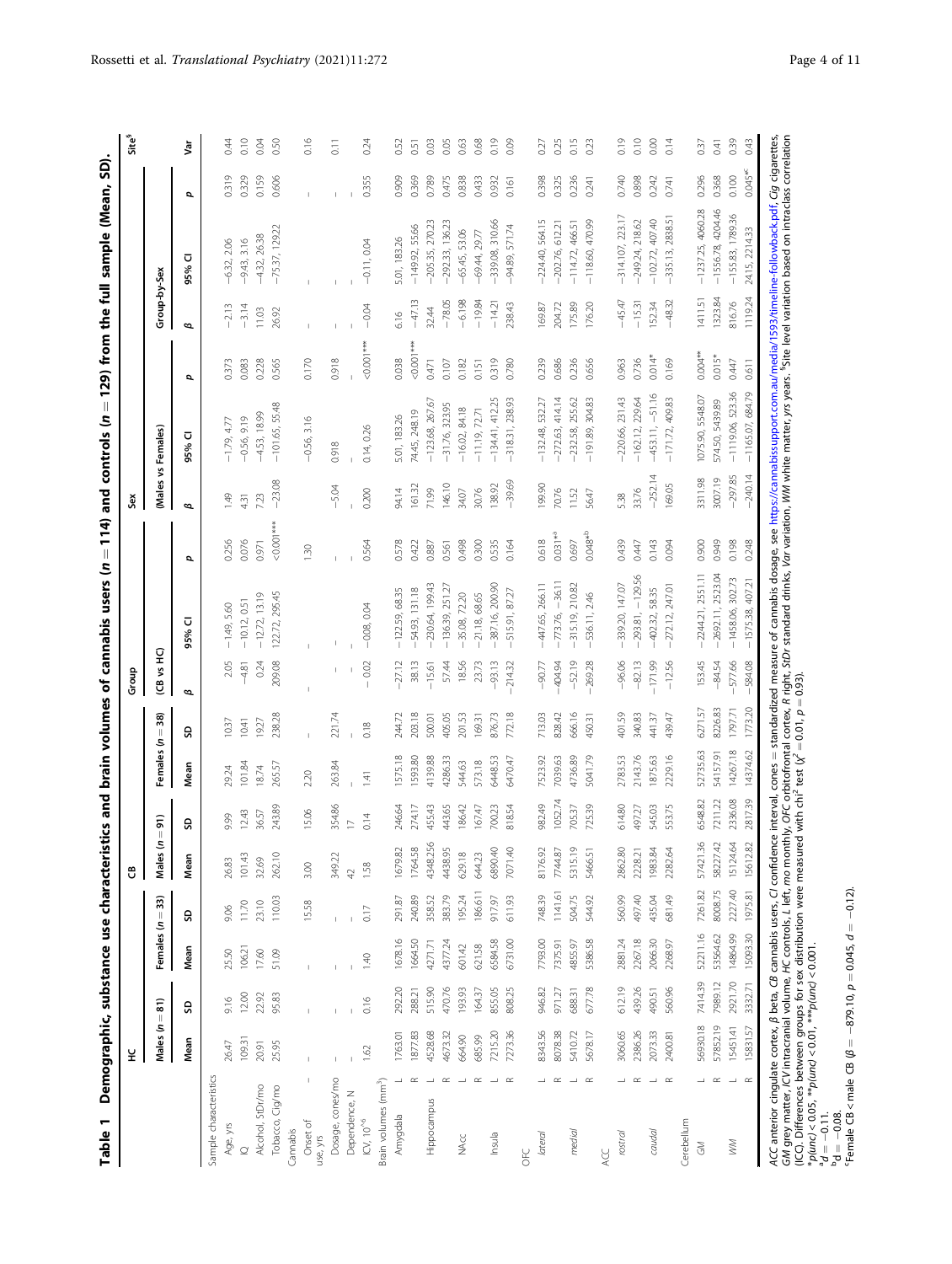were, on average, older and smoked more cannabis cones per month (Supplementary Table S3).

#### Volumetric findings

# Regular cannabis users versus controls from the full sample (4 sites)

In the full sample, regular cannabis users (including both dependent and recreational users) compared to controls had smaller volumes in both the right medial OFC ( $\beta$  = -269.28, *p*(*uncorrected*) = 0.048) and in the right lateral OFC ( $\beta$  = -404.94, p(uncorrected) = 0.031). Also, a group-by-sex interaction was observed in the right cerebellar white matter ( $\beta = 1119.24$ , p(uncorrected) = 0.045). Post-hoc pairwise comparisons showed that female cannabis users had, on average, smaller volumes than male cannabis users. These group and group-by-sex interaction effects had a small effect size and did not survive FDR correction (Table [1](#page-3-0)).

# Dependent cannabis users versus recreational users and controls from the three-site subsample

Volumetric findings from the three-site subsample are shown in Table [2](#page-5-0) and Fig. [1](#page-6-0). Dependent cannabis users had smaller volumes of the right cerebellar white matter and right lateral OFC compared to both recreational users  $(\beta = -1269.72, p(uncorrected) = 0.42 \text{ and } \beta = -564.93,$  $p(uncorrected) = 0.025)$  and controls  $(\beta = -1564.76,$  $p(uncorrected) = 0.24$  and  $\beta = -702.11$ ,  $p(uncorrected) =$ 0.012).

There was also a significant group-by-sex effect on the volumes of the cerebellar white matter (left:  $\beta = 1507.86$ , p(uncorrected)= 0.12; right:  $\beta$  = 1786.54, p(uncorrected)  $= 0.006$ ) and the right lateral OFC ( $\beta = 575.33$ , p(uncor $rected$ ) = 0.027). Particularly, pairwise analyses demonstrated (i) smaller left cerebellar white matter in female dependent cannabis users compared to male recreational users and male dependent users and (ii) smaller right cerebellar white matter and right lateral OFC volumes in female dependent cannabis users relative to recreational users and controls of both sexes.

# Association between cannabis, alcohol and tobacco use levels and ROI volumes separately in cannabis users with and without dependence from the three-site subsample

As shown in Table [3,](#page-7-0) smaller cerebellar white matter volumes in dependent cannabis users were significantly predicted by female sex (i.e., male  $= 1$ ; female  $= 0$ ) in both left ( $\beta$  = 1128.06,  $p(FDR)$  = 0.023) and right ( $\beta$  = 1352.56,  $p(FDR) = 0.011$ ) hemisphere while smaller right lateral OFC volumes were significantly predicted by both female sex  $(\beta = 505.68, p(FDR) = 0.028)$  and more monthly standard drinks  $(\beta = -111.54, p(FDR) = 0.003)$ . In recreational cannabis users, more monthly standard drinks predicted smaller right cerebellar white matter was significantly associated with cerebellum white matter

#### **Discussion**

and OFC volumes.

#### Summary of the results

The results of this multi-site MRI study partially confirmed our hypotheses. Specifically, group and group-bysex effects emerged in the lateral OFC and the cerebellar white matter of cannabis users versus controls. These effects had small-to-moderate effect sizes and did not survive FDR correction. Yet, cannabis users versus controls did not show volumetric differences in the amygdala, hippocampus, insula, ACC, NAcc and cerebellar grey matter. Last, in recreational and dependent cannabis users, we found that lateral OFC and cerebellar white matter volumes were predicted by sex and alcohol dosage, but not cannabis use measures.

# Sex and cannabis dependence related differences between regular cannabis users and controls

We showed that in cannabis users, being female and dependent on cannabis was associated with smaller right lateral OFC and cerebellar white matter volumes.

Our report of smaller cerebellar white matter and OFC volumes in cannabis users versus controls is consistent with previous reports<sup>9,[10](#page-9-0)</sup> and with neuroscientific theories of addiction that implicate these regions in dependent, habitual substance use and related increased salience to substance-related stimuli, disinhibition, stress and craving<sup>13[,43](#page-10-0),44</sup>.

However, to date it remains to be clarified whether such alterations are the results of neuroadaptations associated with the development of addiction<sup>[45](#page-10-0)</sup> or due to neurotoxicity related to chronic exposure to cannabis $46$ .

A key novel finding is that there was a significant interaction between female sex and cannabis dependence on cerebellar white matter and lateral OFC volumes suggesting that sex may moderate brain volume differences associated with cannabis dependence. To our knowledge, we are the first to report a group-by-sex effect in the cerebellar white matter of people with cannabis dependence. Our findings are in line with those from previous studies where sex differences were not exam $i$ ned<sup>[22,26](#page-9-0)</sup> and corroborate recent models of addiction that have reconsidered the cerebellum as a key region that play a modulating role between motor, reward, motivation and cognitive control systems via its functional connections with the corticostriatal-limbuic circuitry $31,43$  $31,43$  $31,43$ .

Interestingly, we found that, within the group of dependent users, being female predicted volume reductions of those regions (i.e., lateral OFC, cerebellar white matter), over and above the effect of cannabis dosage, age of cannabis use onset and monthly standard drinks and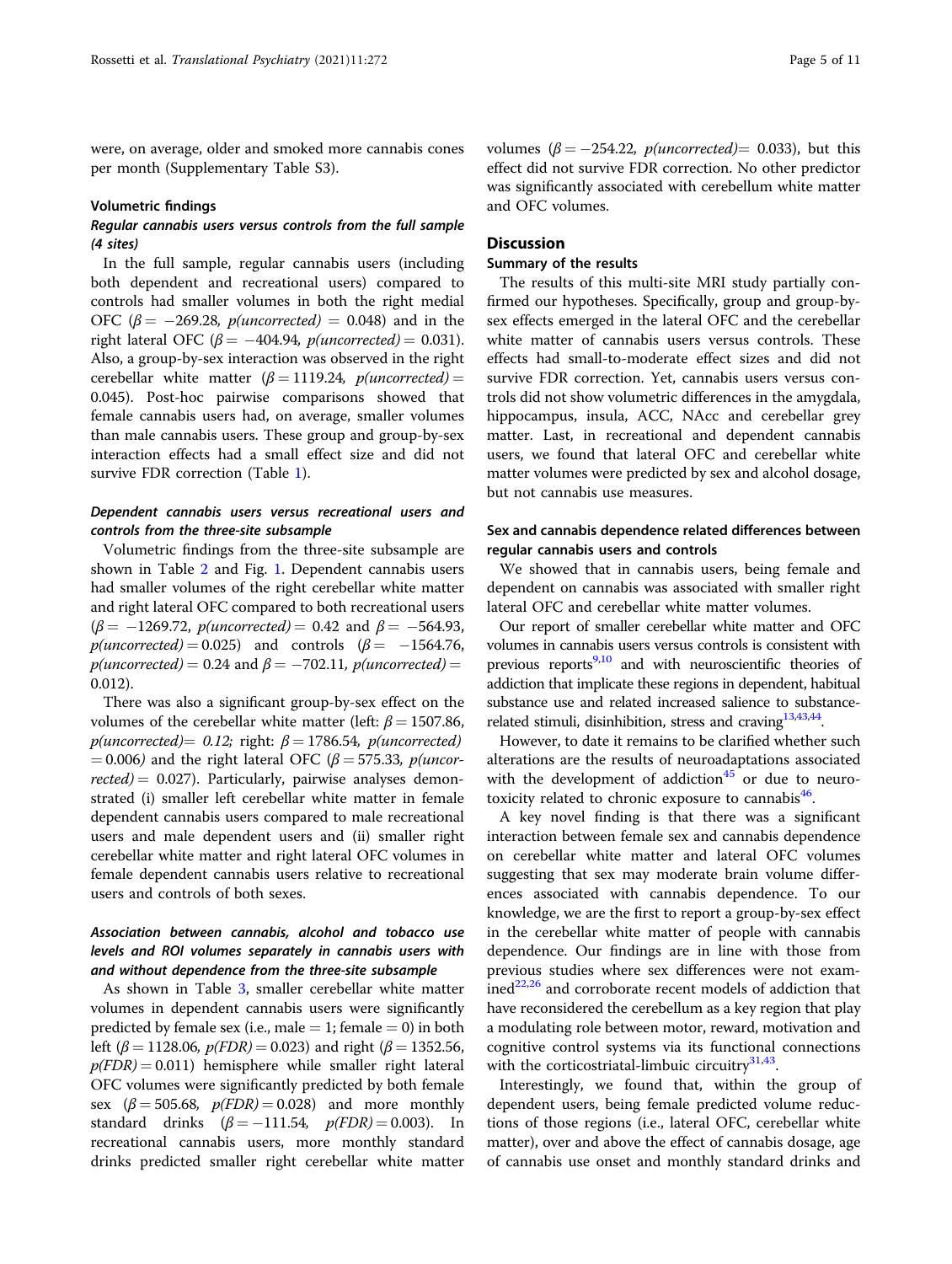<span id="page-5-0"></span>

| ē | í<br>$\frac{2}{3}$<br>ex ettect<br>ייומיימי היי<br> <br> <br> <br>s<br>Sama<br>≚<br>ٔ,<br>ŝ | I<br>$\frac{1}{2}$ and $\frac{1}{2}$<br>$\overline{a}$<br>ì<br>7<br>$\overline{\phantom{a}}$ |  |
|---|---------------------------------------------------------------------------------------------|----------------------------------------------------------------------------------------------|--|
|   |                                                                                             |                                                                                              |  |

| 13.76<br>ø<br>$0.042$ <sup>*e</sup><br>$0.025**$ <sup>3</sup><br>0.075<br>0.139<br>0.808<br>0.696<br>0.317<br>0.303<br>0.153<br>0.257<br>0.222<br>0.973<br>0.702<br>0.547<br>0.172<br>0.222<br>0.097<br>0.257<br>0.651<br>0.501<br>0.051<br>0.051<br>(dependent CB vs recreational CB)<br>đ,<br>$-4765.03, 2331.20$<br>$-3934.90, 2458.37$<br>$-43.93$<br>$-1058.51, -71.35$<br>$-2.70$<br>$-900.90, -42.62$<br>-549.49, 146.84<br>$-115.85, 148.70$<br>$-150.76, 100.66$<br>$-688.94, 107.96$<br>$-371.23, 192.45$<br>$-343.00, 331.46$<br>-549.49, 146.84<br>$-386.45, 120.22$<br>$-561.45, 13051$<br>$-561.45, 130.51$<br>$-221.38, 328.9$<br>$-60.63, 195.39$<br>-543.58, 75.98<br>$-508.63, 90.91$<br>$-149.74,0.04$<br>$-113.33, 9.47$<br>$-2285.33,$<br>$-2495.49$<br>$(95%$ CI)<br>$-1216.89$<br>$-1141.32$<br>$-1269.72$<br>$-738.06$<br>$-290.49$<br>$-233.80$<br>$-204.12$<br>$-429.13$<br>$-564.93$<br>$-201.33$<br>$-215.47$<br>$-208.86$<br>$-201.33$<br>$-215.47$<br>$-133.11$<br>$-89.39$<br>$-51.93$<br>$-74.85$<br>$-25.05$<br>453.77<br>$-5.77$<br>16.37<br>ø<br>Brain volumes (mm <sup>3</sup> )<br>$\simeq$<br>$\propto$<br>$\simeq$<br>$\simeq$<br>$\simeq$<br>$\simeq$<br>$\simeq$<br>$\simeq$<br>$\alpha$<br>$\simeq$<br>$\overline{\phantom{a}}$<br>$\propto$<br>$\overline{\phantom{a}}$<br>Hippocampus<br>Amygdala<br>Cerebellum<br>Insula<br>NAcc<br>medial<br>caudal<br>medial<br>lateral<br>rostral<br>ЖM<br>$\lesssim$ |                      |                          |              |           |                         |       | Šex       |                    |             |              |                     |              | ទី            |
|-------------------------------------------------------------------------------------------------------------------------------------------------------------------------------------------------------------------------------------------------------------------------------------------------------------------------------------------------------------------------------------------------------------------------------------------------------------------------------------------------------------------------------------------------------------------------------------------------------------------------------------------------------------------------------------------------------------------------------------------------------------------------------------------------------------------------------------------------------------------------------------------------------------------------------------------------------------------------------------------------------------------------------------------------------------------------------------------------------------------------------------------------------------------------------------------------------------------------------------------------------------------------------------------------------------------------------------------------------------------------------------------------------------------------------------------------------|----------------------|--------------------------|--------------|-----------|-------------------------|-------|-----------|--------------------|-------------|--------------|---------------------|--------------|---------------|
| ACC<br><b>UFC</b>                                                                                                                                                                                                                                                                                                                                                                                                                                                                                                                                                                                                                                                                                                                                                                                                                                                                                                                                                                                                                                                                                                                                                                                                                                                                                                                                                                                                                                     | (dependent CB vs HC) |                          |              |           | (recreational CB vs HC) |       |           | (Males vs Females) |             | Group-by-Sex |                     |              |               |
|                                                                                                                                                                                                                                                                                                                                                                                                                                                                                                                                                                                                                                                                                                                                                                                                                                                                                                                                                                                                                                                                                                                                                                                                                                                                                                                                                                                                                                                       |                      | $(95%$ CI)               | đ,           | ø         | 95% CI)                 | đ,    | ø         | 95% CI             | p           | β (95% CI)   | $(95%$ CI)          | p            | Š             |
|                                                                                                                                                                                                                                                                                                                                                                                                                                                                                                                                                                                                                                                                                                                                                                                                                                                                                                                                                                                                                                                                                                                                                                                                                                                                                                                                                                                                                                                       |                      |                          |              |           |                         |       |           |                    |             |              |                     |              |               |
|                                                                                                                                                                                                                                                                                                                                                                                                                                                                                                                                                                                                                                                                                                                                                                                                                                                                                                                                                                                                                                                                                                                                                                                                                                                                                                                                                                                                                                                       | $-197.83$            | $-244.61, 48.95$         | 0.191        | $-114.20$ | $-245.18, 16.77$        | 0.087 | 99.66     | 4.72, 194.60       | $0.040*$    | $-38.36$     | $-174.89, 98.16$    | 0.582        | 0.58          |
|                                                                                                                                                                                                                                                                                                                                                                                                                                                                                                                                                                                                                                                                                                                                                                                                                                                                                                                                                                                                                                                                                                                                                                                                                                                                                                                                                                                                                                                       |                      | $-125.67, 153.20$        | 0.847        | 38.82     | 85.61, 163.24           | 0.541 | 172.80    | 83.40, 262.20      | $500 + 100$ | $-58.37$     | $-188.06, 71.32$    | 0.378        | 0.58          |
|                                                                                                                                                                                                                                                                                                                                                                                                                                                                                                                                                                                                                                                                                                                                                                                                                                                                                                                                                                                                                                                                                                                                                                                                                                                                                                                                                                                                                                                       | $-31.70$             | $-337.34, 273.94$        | 0.839        | $-85.47$  | $-356.62, 185.69$       | 0.537 | 53.82     | $-135.67, 243.30$  | 0.578       | $-11.52$     | $-295.88, 272.86$   | 0.937        | 0.03          |
|                                                                                                                                                                                                                                                                                                                                                                                                                                                                                                                                                                                                                                                                                                                                                                                                                                                                                                                                                                                                                                                                                                                                                                                                                                                                                                                                                                                                                                                       | $-63.80$             | $-345.06, 217.47$        | 0.657        | 69.15     | $-180.80, 319.43$       | 0.587 | 118.58    | $-58.27, 295.44$   | 0.189       | 0.15         | $-261.81, 261.49$   | 0.999        | 0.06          |
|                                                                                                                                                                                                                                                                                                                                                                                                                                                                                                                                                                                                                                                                                                                                                                                                                                                                                                                                                                                                                                                                                                                                                                                                                                                                                                                                                                                                                                                       | $-41.69$             | $-124.76, 41.37$         | 0.325        | 33.15     | $-40.97, 107.29$        | 0.236 | 35.57     | $-17.88, 89.03$    | 0.192       | 13.75        | $-63.51, 91.01$     | 0.727        | 0.65          |
|                                                                                                                                                                                                                                                                                                                                                                                                                                                                                                                                                                                                                                                                                                                                                                                                                                                                                                                                                                                                                                                                                                                                                                                                                                                                                                                                                                                                                                                       | $-18.71$             | $-86.83, 49.39$          | 0.590        | 33.21     | $-27.58, -94.00$        | 0.284 | 21.85     | $-21.95, 65.65$    | 0.328       | $-14.87$     | $-78.22,48.47$      | 0.380        | 0.88          |
|                                                                                                                                                                                                                                                                                                                                                                                                                                                                                                                                                                                                                                                                                                                                                                                                                                                                                                                                                                                                                                                                                                                                                                                                                                                                                                                                                                                                                                                       | $-169.37$            | $-611.45, 272.70$        | 0.453        | 121.12    | $-273.01, 515.24$       | 0.547 | 90.08     | $-192.79, 372.96$  | 0.533       | 172.93       | $-238.28, 584.13$   | 0.410        | 0.21          |
|                                                                                                                                                                                                                                                                                                                                                                                                                                                                                                                                                                                                                                                                                                                                                                                                                                                                                                                                                                                                                                                                                                                                                                                                                                                                                                                                                                                                                                                       | $-313.38$            | $-756.88, 130.13$        | 0.166        | $-109.25$ | 341.65, 218.83          | 0.587 | $-64.29$  | $-343.62, 215.03$  | 0.652       | 318.70       | $-93.88, 731.29$    | 0.130        | 0.07          |
|                                                                                                                                                                                                                                                                                                                                                                                                                                                                                                                                                                                                                                                                                                                                                                                                                                                                                                                                                                                                                                                                                                                                                                                                                                                                                                                                                                                                                                                       |                      |                          |              |           |                         |       |           |                    |             |              |                     |              |               |
|                                                                                                                                                                                                                                                                                                                                                                                                                                                                                                                                                                                                                                                                                                                                                                                                                                                                                                                                                                                                                                                                                                                                                                                                                                                                                                                                                                                                                                                       | $-201.77$            | $-725.12, 321.57$        | 0.450        | 227.36    | $-725.12, 321.57$       | 0.340 | 173.94    | $-161.72, 509.60$  | 0.310       | 462.21       | $-24.58, 949.01$    | 0.063        | 0.32          |
|                                                                                                                                                                                                                                                                                                                                                                                                                                                                                                                                                                                                                                                                                                                                                                                                                                                                                                                                                                                                                                                                                                                                                                                                                                                                                                                                                                                                                                                       | $-702.11$            | $-124980, -1534$         | $0.012*^{b}$ | $-137.17$ | $-625.22, 350.87$       | 0.582 | $-3.27$   | $-351.64, 345.11$  | 0.985       | 575.33       | 65.87, 1084.78      | $0.027**$    | 0.15          |
|                                                                                                                                                                                                                                                                                                                                                                                                                                                                                                                                                                                                                                                                                                                                                                                                                                                                                                                                                                                                                                                                                                                                                                                                                                                                                                                                                                                                                                                       | $-182.06$            | $-568.43, 204.31$        | 0.356        | 19.26     | $-324.91, 363.44$       | 0.913 | 23.27     | $-222.03, 268.57$  | 0.853       | 127.42       | $-231.99, 486.82$   | 0.487        | 0.13          |
|                                                                                                                                                                                                                                                                                                                                                                                                                                                                                                                                                                                                                                                                                                                                                                                                                                                                                                                                                                                                                                                                                                                                                                                                                                                                                                                                                                                                                                                       | $-278.42$            | $-662.29, -105.44$       | 0.155        | $-62.95$  | $-405.18, 279.28$       | 0.496 | 76.62     | $-171.78, 319.02$  | 0.557       | 184.60       | $-172.46, 541.65$   | 0.311        | 0.21          |
|                                                                                                                                                                                                                                                                                                                                                                                                                                                                                                                                                                                                                                                                                                                                                                                                                                                                                                                                                                                                                                                                                                                                                                                                                                                                                                                                                                                                                                                       |                      |                          |              |           |                         |       |           |                    |             |              |                     |              |               |
|                                                                                                                                                                                                                                                                                                                                                                                                                                                                                                                                                                                                                                                                                                                                                                                                                                                                                                                                                                                                                                                                                                                                                                                                                                                                                                                                                                                                                                                       | $-203.63$            | $-492.21, 84.95$         | 0.167        | 30.16     | 247.86, 308.19          | 0.832 | 4.84      | $-218.22, 227.89$  | 0.966       | $-78.23$     | -403.14, 246.68     | 0.637        | 0.25          |
|                                                                                                                                                                                                                                                                                                                                                                                                                                                                                                                                                                                                                                                                                                                                                                                                                                                                                                                                                                                                                                                                                                                                                                                                                                                                                                                                                                                                                                                       | $-126.39$            | $-389.15, 136.36$        | 0346         | $-37.01$  | $-290.17, 216.15$       | 0.774 | 47.72     | $-153.80, 249.25$  | 0.643       | $-43.38$     | $-339.29, 252.53$   | 0.774        | 0.10          |
|                                                                                                                                                                                                                                                                                                                                                                                                                                                                                                                                                                                                                                                                                                                                                                                                                                                                                                                                                                                                                                                                                                                                                                                                                                                                                                                                                                                                                                                       | $-274.13$            | $-555.09, 6.83$          | 0.056        | $-65.27$  | $-336.19, 205.65$       | 0.637 | $-265.70$ | $-469.06, -62.357$ | $0.010*$    | 224.09       | $-93.02, 541.19$    | 0.166        | 600           |
|                                                                                                                                                                                                                                                                                                                                                                                                                                                                                                                                                                                                                                                                                                                                                                                                                                                                                                                                                                                                                                                                                                                                                                                                                                                                                                                                                                                                                                                       | $-55.018$            | $-369.24, 259.2$         | 0.731        | $-49.25$  | $-351.98, 253.49$       | 0.750 | 172.43    | $-69.87, 414.73$   | 0.163       | $-158.59$    | $-512.40, 195.23$   | 0.380        | 0.18          |
|                                                                                                                                                                                                                                                                                                                                                                                                                                                                                                                                                                                                                                                                                                                                                                                                                                                                                                                                                                                                                                                                                                                                                                                                                                                                                                                                                                                                                                                       | $-182.06$            | $-568.43, 204.31$        | 0.356        | 19.26     | $-324.91, 363.44$       | 0.913 | 23.27     | $-22203, 268.57$   | 0.853       | 127.42       | $-231.99, 486.82$   | 0.487        | $\frac{3}{2}$ |
|                                                                                                                                                                                                                                                                                                                                                                                                                                                                                                                                                                                                                                                                                                                                                                                                                                                                                                                                                                                                                                                                                                                                                                                                                                                                                                                                                                                                                                                       | $-278.42$            | $-662.29, -105.44$       | 0.155        | $-62.95$  | $-405.18, 279.28$       | 0.496 | 73.62     | $-171.78, 319.02$  | 0.557       | 184.60       | $-172.46, 541.65$   | 0.311        | 0.21          |
|                                                                                                                                                                                                                                                                                                                                                                                                                                                                                                                                                                                                                                                                                                                                                                                                                                                                                                                                                                                                                                                                                                                                                                                                                                                                                                                                                                                                                                                       |                      |                          |              |           |                         |       |           |                    |             |              |                     |              |               |
|                                                                                                                                                                                                                                                                                                                                                                                                                                                                                                                                                                                                                                                                                                                                                                                                                                                                                                                                                                                                                                                                                                                                                                                                                                                                                                                                                                                                                                                       | $-2.26$              | -3534.43, 3547.96        | 0.999        | 740.32    | $-2423.29, 3903.93$     | 0.646 | 3461.28   | 1189.26, 5733.30   | $0.003***$  | 1676.65      | $-1621.32, 4974.63$ | 0.319        | 0.47          |
|                                                                                                                                                                                                                                                                                                                                                                                                                                                                                                                                                                                                                                                                                                                                                                                                                                                                                                                                                                                                                                                                                                                                                                                                                                                                                                                                                                                                                                                       | $-261.34$            | $-367448, 4197.17$       | 0.896        | 1478.23   | $-2033.54, 4990.01$     | 0.409 | 3110.34   | 584.19, 5636.49    | $0.016*$    | 2009.77      | $-1651.08, 5670.61$ | 0.282        | 0.48          |
|                                                                                                                                                                                                                                                                                                                                                                                                                                                                                                                                                                                                                                                                                                                                                                                                                                                                                                                                                                                                                                                                                                                                                                                                                                                                                                                                                                                                                                                       | $-1193.07$           | 76.06<br>$-2462.19$ ,    | 0.065        | $-51.74$  | $-1183.74, 1080.25$     | 0.929 | $-377.17$ | $-1188.80434.47$   | 0.362       | 1507.86      | 327.38, 2688.33     | $0.012^{*d}$ | 0.32          |
|                                                                                                                                                                                                                                                                                                                                                                                                                                                                                                                                                                                                                                                                                                                                                                                                                                                                                                                                                                                                                                                                                                                                                                                                                                                                                                                                                                                                                                                       | $-1564.76$           | $-204.97$<br>$-2924.55,$ | $0.024**$    | $-295.05$ | 917.95<br>$-1508.04$    | 0.634 | $-136.99$ | $-1007.92, 733.94$ | 0.758       | 1786.54      | 521.74, 3051.34     | $0.006***$   | 0.36          |
| ACC anterior cingulate cortex; B beta, CB cannabis users, CI confidence interval, GM grey matter, L left, HC controls, OFC orbitofrontal cortex, R right, Var variation, WM white matter. <sup>8</sup> Site level variation based on int                                                                                                                                                                                                                                                                                                                                                                                                                                                                                                                                                                                                                                                                                                                                                                                                                                                                                                                                                                                                                                                                                                                                                                                                              |                      |                          |              |           |                         |       |           |                    |             |              |                     |              |               |
| $*$ p(unc) <0.05, $**$ p(unc) <0.01, $***$ p(unc) <0.001.<br>correlation (ICC)                                                                                                                                                                                                                                                                                                                                                                                                                                                                                                                                                                                                                                                                                                                                                                                                                                                                                                                                                                                                                                                                                                                                                                                                                                                                                                                                                                        |                      |                          |              |           |                         |       |           |                    |             |              |                     |              |               |
| $d = -0.10$ .                                                                                                                                                                                                                                                                                                                                                                                                                                                                                                                                                                                                                                                                                                                                                                                                                                                                                                                                                                                                                                                                                                                                                                                                                                                                                                                                                                                                                                         |                      |                          |              |           |                         |       |           |                    |             |              |                     |              |               |
| 'Female dependent CB < female recreational CB ( $\beta$ = –564.93, p = .025, d = –0.52), female HC ( $\beta$ = –702.11, p = .012, d = –0.53), male dependent CB ( $\beta$ = –574.76, p = .010, d = –0.41), male recreational CB ( $\beta$ = –<br>$L10 - 9q$                                                                                                                                                                                                                                                                                                                                                                                                                                                                                                                                                                                                                                                                                                                                                                                                                                                                                                                                                                                                                                                                                                                                                                                           |                      |                          |              |           |                         |       |           |                    |             |              |                     |              |               |

 $^4$ Female dependent CB < male dependent CB ( $\beta = -11$ 36.554,  $\rho = .028$ ,  $d = -0.26$ ) and male recreational CB ( $\beta = -1652.85$ ,  $\rho = .002$ ,  $d = -0.45$ );

gFemale dependent CB < female recreational CB (β = −1269.72, p = 0.042, d = −0.36), female HC (β = −1564.76, p = 0.024, d = −0.34), male dependent CB (β = −1620.06, p = 0.004, d = −0.32), male recreational CB (β =

 $\frac{6}{d} = \frac{-12}{-0.09}$ 

−2029.51, p < 0.001, d = −0.48) and male HC (β = −1398.28, p = 0.039, d = −0.23).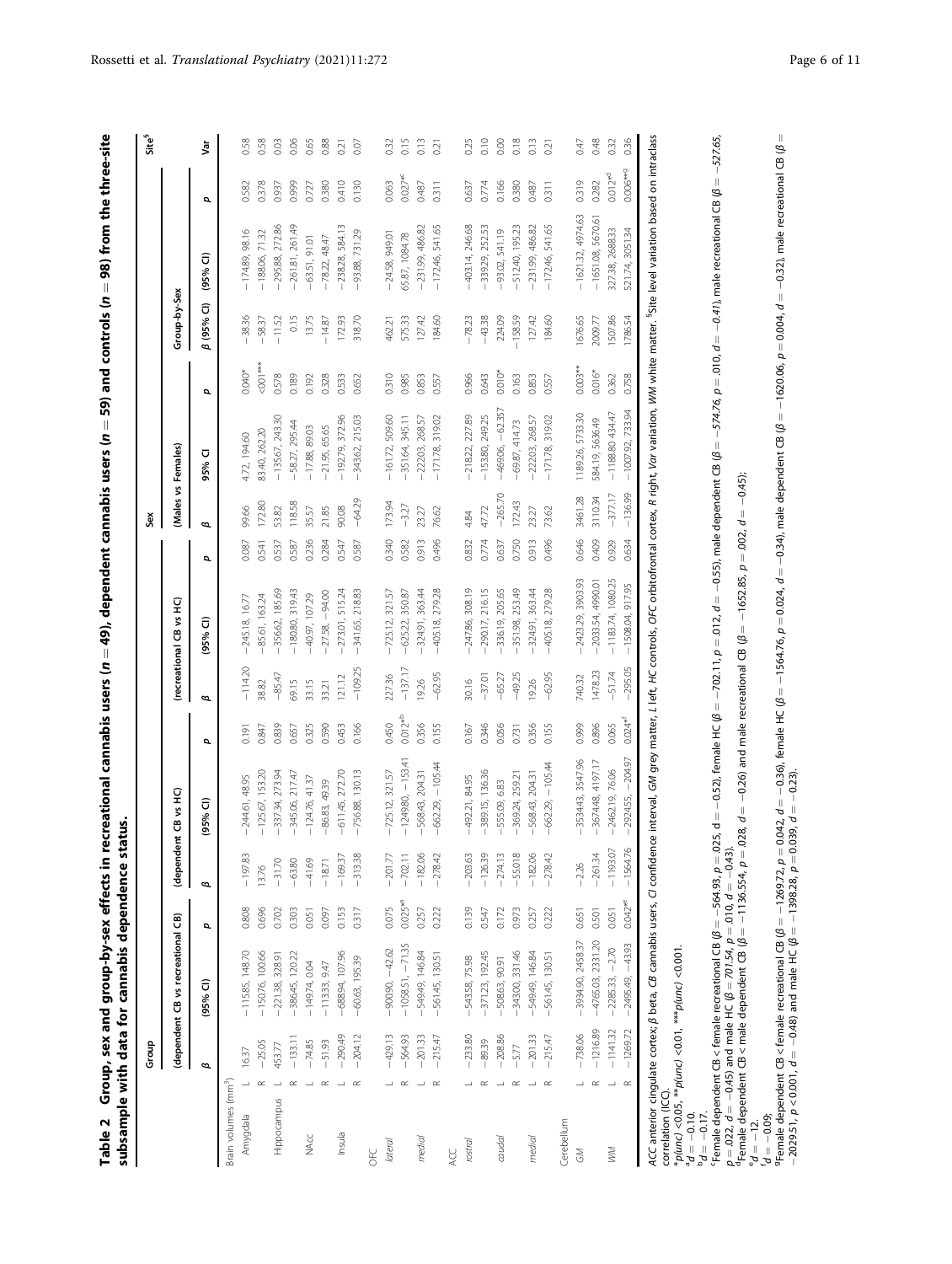<span id="page-6-0"></span>

monthly cigarette use. Thus, female sex may represent a vulnerability factor to develop volumetric alterations in this group.

The mechanisms behind smaller volumes of the cerebellum and OFC in female dependent cannabis users remain to be clarified. Pre-existing neurostructural sex differences in these regions have been shown in normative samples (e.g., smaller volume in males versus females $47,48$ ) and might represent a neurobiological vulnerability pre-dating cannabis use<sup>[49](#page-10-0),50</sup>. Yet, sex differences have been reported within the endocannabinoid system $5.51$ . For example, chronic cannabinoid exposure in rats leads to a more marked downregulation and desensitization of CB1Rs within the cerebellum and the  $OFC^{51,52}$ . Notably, CB1Rs receptors are widely expressed on both neurons and glial cells (e.g., oligodendrocytes and oligodendroglial  $\text{cells}$ <sup>53,54</sup>. Thus, the downregulation of cannabinoid receptors with long-term cannabis exposure might also suppress glial cells function $54,55$  and thereby alter white matter structures<sup>[26](#page-9-0)</sup>. Interestingly, emerging evidence shows that microglial activation underlies cerebellar deficits produced by repeated cannabis exposure<sup>56</sup>. Sex differences in the endocannabinoid system have been ascribed to females experiencing stronger cannabis craving, withdrawal symptoms $2,57$  $2,57$ , and psychoactive effects of the cannabinoid THC that confers addiction liability<sup>[17](#page-9-0)[,58](#page-10-0)</sup>, and may contribute to a faster escalation from regular use

to dependence noted in female cannabis users $2-4$  $2-4$  $2-4$ . Interestingly, preliminary evidence in a separate study of young adults showed that smaller OFC volume predicted cannabis use, suggesting that structural abnormalities in the OFC might contribute to risk for cannabis exposure<sup>[59](#page-10-0)</sup>. Moreover, a significant association emerged between cerebellar white matter integrity and self-reported craving in people at risk of cannabis use disorders <sup>60</sup>.

Longitudinal neuroimaging studies are required to extend these findings while accounting for sex differences predating/following cannabis dependence and in the transition from recreational to dependent cannabis use. Even so, the cross-sectional nature of this study did not allow us to determine causality versus pre-existing sexrelated brain differences that may predict future dependent versus recreational cannabis use. Further longitudinal studies are needed to disentangle this issue.

### Associations between ROI volumes and alcohol standard drinks in recreational and dependent cannabis users

Of note, in dependent cannabis users, smaller OFC volumes were also associated with monthly standard drinks which is in line with evidence from structural MRI studies in alcohol users $12,61,62$ . As such, one could speculate that alcohol use may have driven OFC reductions in dependent cannabis users compared to recreational users and con-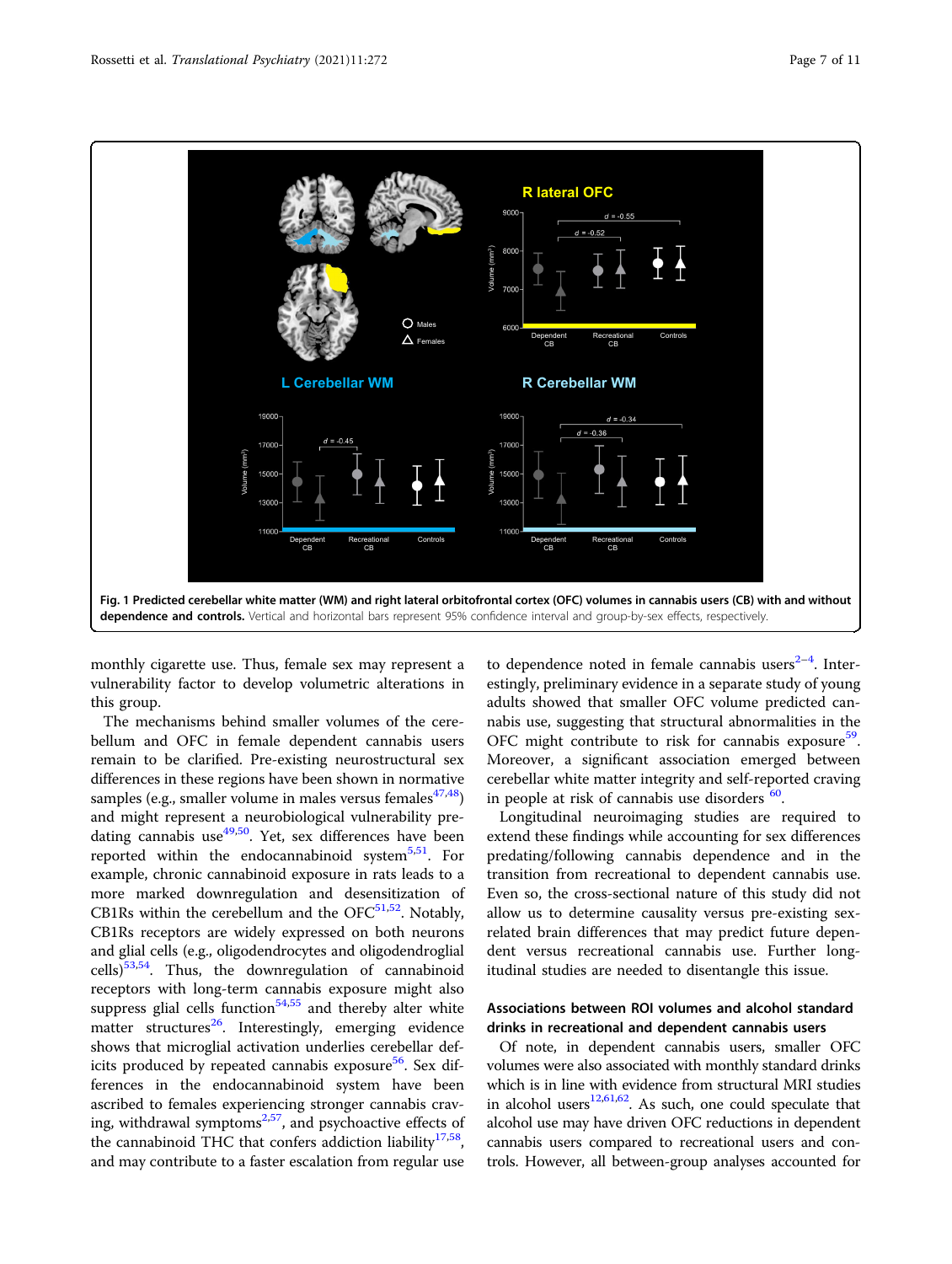|                                  |              |                           |           | Dependent CB $(n=59)$ |            |           | Recreational CB ( $n = 49$ ) |          |
|----------------------------------|--------------|---------------------------|-----------|-----------------------|------------|-----------|------------------------------|----------|
|                                  |              |                           | β         | (95% CI)              | p          | β         | (95% CI)                     | p        |
| Brain volumes (mm <sup>3</sup> ) |              |                           |           |                       |            |           |                              |          |
| <b>OFC</b>                       |              |                           |           |                       |            |           |                              |          |
| lateral                          | $\mathsf{R}$ | Sex <sup>a</sup>          | 505.68    | 53.45, 957.91         | $0.028*$   | $-197.09$ | $-770.26, 376.07$            | 0.500    |
|                                  |              | Cannabis use onset, yrs   | 73.57     | $-28.24, 175.37$      | 0.157      | 4.65      | 108.99, 118.29               | 0.936    |
|                                  |              | Cannabis dosage, cones/mo | $-0.76$   | $-32.92, 31.40$       | 0.963      | 12.45     | $-24.65, 49.56$              | 0.511    |
|                                  |              | Cigarettes/mo             | 9.02      | $-13.28, 31.33$       | 0.428      | 6.21      | $-25.84, 38.27$              | 0.704    |
|                                  |              | Standard drinks/mo        | $-111.54$ | $-185.14, -37.94$     | $0.003***$ | $-42.03$  | $-122.10, 38.04$             | 0.304    |
| Cerebellum                       |              |                           |           |                       |            |           |                              |          |
| <b>WM</b>                        | L            | Sex <sup>a</sup>          | 1128.06   | 154.65, 2101.48       | $0.023*$   | 578.83    | $-906.20, 2063.86$           | 0.445    |
|                                  |              | Cannabis use onset, years | $-20.14$  | $-230.05, 189.77$     | 0.851      | 88.65     | $-204.05, 381.36$            | 0.553    |
|                                  |              | Cannabis dosage, cones/mo | $-16.06$  | $-85.10, 52.99$       | 0.649      | $-8.73$   | $-102.90, 85.44$             | 0.856    |
|                                  |              | Cigarettes/mo             | 22.23     | $-23.79, 68.25$       | 0.344      | 5.56      | $-76.04, 87.16$              | 0.894    |
|                                  |              | Standard drinks/mo        | $-14.08$  | $-138.04, 166.21$     | 0.856      | $-118.14$ | $-321.66, 85.37$             | 0.255    |
|                                  | $\mathsf R$  | Sex <sup>a</sup>          | 1352.56   | 303.86, 2401.25       | $0.011*$   | 1396.28   | $-303.28, 3095.85$           | 0.107    |
|                                  |              | Cannabis use onset, years | 9.39      | $-215.40, 234.19$     | 0.935      | 61.40     | $-274.05.396.84$             | 0.720    |
|                                  |              | Cannabis dosage, cones/mo | 9.90      | $-64.49, 84.28$       | 0.794      | 36.48     | $-71.84, 144.81$             | 0.509    |
|                                  |              | Cigarettes/mo             | 4.83      | $-44.46, 54.11$       | 0.848      | 3.12      | $-90.66, 96.89$              | 0.948    |
|                                  |              | Standard drinks/mo        | 40.24     | $-122.73, 203.20$     | 0.628      | $-254.22$ | $-488.24, -20.20$            | $0.033*$ |

<span id="page-7-0"></span>

| Table 3 Associations between regional brain volumes and substance use levels separately in cannabis users with and |  |  |  |  |  |
|--------------------------------------------------------------------------------------------------------------------|--|--|--|--|--|
| without dependence (three-site subsample).                                                                         |  |  |  |  |  |

Note: only ROIs that demonstrated significant group-by-sex effects were included in the analysis.

CB cannabis users, CI confidence interval, L left, OFC orbitofrontal cortex, R right, WM white matter.

 $^{\circ}$ Male =1; Female = 0.

 $*$ p(unc) < 0.05,  $*$  $*$ p(unc) < 0.01, p(FDR) < 0.05.

monthly standard drinks and other important covariates (i.e., ICV, IQ, age, IQ, monthly cigarettes). Yet, cannabis users (with and without dependence) and controls were matched by the number of monthly standard drinks (Table [1](#page-3-0) and Table S3). Alternatively, it may be possible that cannabis dependent users are more vulnerable to alcohol exposure than non-dependent users. Future studies comparing recreational and dependent users with and without alcohol co-use may help disentangle this issue.

Similarly, we found a marginally significant association between monthly standard drinks and smaller cerebellar white matter volumes in recreational cannabis users. This is in line with previous evidence from structural MRI studies showing cerebellar white matter changes in alcohol users<sup>[43](#page-10-0)</sup> and underlines the need to systematically account for entrenched alcohol exposure in cannabis using samples.

#### Negative findings

We did not find volumetric alterations within distinct ROIs in cannabis users compared to controls, specifically in the amygdala, hippocampus, insula, NAcc and ACC.

This is partially in line with prior work that found both presence<sup>[19,20,24,25](#page-9-0),[32](#page-9-0)</sup> and absence<sup>[20,](#page-9-0)[63](#page-10-0)</sup> of alterations of these ROIs in cannabis users compared to controls. Our work extends previous negative findings in recreational and dependent cannabis users within both sexes, after controlling for several key confounders (ICV, age, IQ, alcohol and tobacco use). The inconsistently reported volumetric differences in (recreational and dependent) cannabis users suggest that neuroanatomical alterations of ROIs that are implicated in neuroscientific theories of addiction $13,30$ , may not be a core feature of cannabis use neurobiology.

Moreover, in contrast with prior work $9,24,64$  $9,24,64$  $9,24,64$  $9,24,64$  $9,24,64$ , ROI volumes in our sample of cannabis users were not predicted by age at cannabis use onset or by cannabis dosage (i.e., monthly cannabis cones). One difference between our study and prior reports (in which specific variables significantly predict brain volumes) is that most prior studies, unlike this study, did not account for multiple relevant variables including sex, cannabis dependence, IQ and alcohol and tobacco use. Our findings emphasize a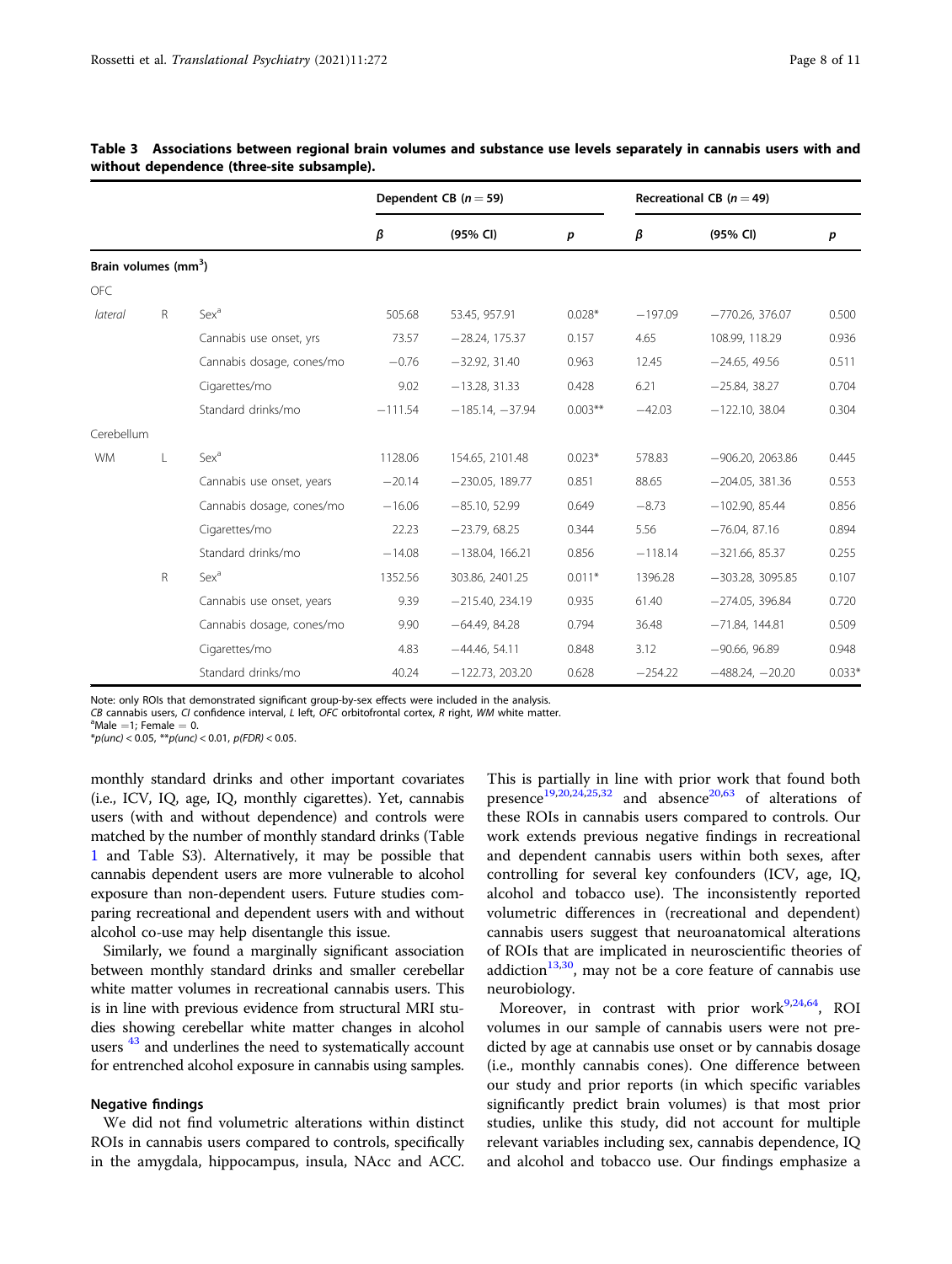#### Limitations

Our findings should be considered with caution. First, the size of the reported effects was small-to-medium and suggests that only a sub-set of cannabis users show smaller volumes (e.g., those with a longer history of cannabis use or greater severity of cannabis dependence). Replication studies in larger samples are required to identify the characteristics that confer vulnerability to develop brain alterations. Second, the inter-study variability in MRI (e.g., MR scanner magnetic field strength, manufacturer, acquisition parameters) and behavioural testing protocols may have confounded our study results. We mitigated this issue by using standardized high-quality MR quality check protocols<sup>[67,68](#page-10-0)</sup> and a multi-level statistical approach that accounts for error due to systematic differences between distinct study samples. Similarly, our findings on group and group-by-sex differences may have been confounded by the fact that number of monthly cigarettes was greater in cannabis users compared to controls. However, we controlled for differences in monthly cigarettes in all analyses. As such, we are confident that we accounted for the impact of this variable in estimating the result. Yet, future studies in groups carefully matched on tobacco use are needed to unpack the concurrent impact of cannabis and tobacco use on the brain of cannabis using samples with entrenched tobacco use. Third, our aggregated sample included cohorts that were included in previous work, so our findings may mirror already published studies that compared (recreational and dependent) cannabis users to controls $17,26,27$  $17,26,27$  $17,26,27$  $17,26,27$ . However, we were the first to concurrently examine the role of cannabis dependence status and sex differences on specific ROIs chosen based on their relevance for theories of addiction and their consistent alterations in regular cannabis users; also, studies that were published using samples from our aggregated sample were not used to compare our findings to already published work.

Last, we could not account for additional variables that may affect neuroanatomy in male and female cannabis users, including sex hormones $51,69$ , cannabis use history and dependence severity<sup>22</sup>, craving<sup>[70](#page-10-0)</sup> and withdrawal<sup>5</sup> motives to use cannabis (e.g., coping with stress, habits) $71,72$  $71,72$  $71,72$ ; cannabinoid compounds such as THC and cannabidiol (CBD), which might exacerbate or mitigate brain alterations $^{23}$ ; stress level and psychiatric symptoms (e.g., anxiety, depression)<sup>[73](#page-10-0),[74](#page-10-0)</sup> and history of trauma<sup>[75](#page-10-0)-[77](#page-10-0)</sup>. This data was not available from this aggregated dataset and may reflect the status of the research to date, whereby

distinct studies use heterogeneous measures of drug use, cognitive and psychological function. This situation may warrant the development of an expert-driven consensus on a minimum set of measures to map the brain, mental health and cognitive correlates of cannabis use. Such a consensus would be instrumental to help integrate research study findings and to advance the current understanding of the pathophysiology of cannabis use in men and women.

#### Conclusions

In conclusion, we found that cannabis users compared to controls had smaller volumes in selected ROIs (i.e., cerebellar white matter and right lateral OFC). Smaller ROI volumes were predicted by female sex and presence of cannabis dependence. These results point to a role of cannabis dependence and female sex as drivers of subtle and regionally localized volumetric differences in cannabis users.

As cannabis becomes increasingly accessible to both men and women, more work is necessary to map the mechanisms underlying sex differences in trajectories in and out of cannabis dependence and related psychosocial problems. This, in turn, will help inform future research on sex-specific pharmacological and behavioural interventions for male and females regular and dependent cannabis users.

#### Acknowledgements

P.M.T. was funded in part by NIH grants U54 EB020403, R01MH116147, and R56 AG058854.

Data collection: A.E.G. received funding from ZonMW grant 91676084 from NWO. A.E.G. and J.C. received funding for the Cannabis Prospective study from ZonMW grant 31180002 from NWO. N.S. received funding from the Clive and Vera Ramaciotti Foundation for Biomedical Research National and Health and Medical Research Council Project grant 459111 and was supported by Australian Research Council Future Fellowship FT110100752. M.Y. was supported by National Health and Medical Research Council Fellowship 1117188 and the David Winston Turner Endowment Fund. V.L. was supported by The Australian Catholic University through a competitive scheme.

#### Author details

<sup>1</sup>Department of Neurosciences, Biomedicine and Movement Sciences, Section of Psychiatry, University of Verona, Verona, Italy. <sup>2</sup>Department of Neurosciences and Mental Health, Fondazione IRCCS Ca' Granda Ospedale Maggiore Policlinico, Milan, Italy. <sup>3</sup>Department of Psychiatry, University of Vermont Burlington, VT, USA. <sup>4</sup>Centre for Longitudinal Studies and MRC Unit for Lifelong Health and Ageing, IOE and Population Health Sciences, UCL, London, UK. 5 Department of Psychology, University of Oregon, Eugene, OR, USA. 6 Department of Psychiatry, UMC Utrecht Brain Center, Utrecht University, Utrecht, The Netherlands. <sup>7</sup>BrainPark, Turner Institute for Brain and Mental Health, School of Psychological Sciences & Monash Biomedical Imaging Facility, Monash University, Melbourne, VIC, Australia. <sup>8</sup>Department of Psychiatry, Université de Montreal, CHU Ste Justine Hospital, Montreal, QC, Canada. <sup>9</sup> Department of Developmental Psychology, University of Amsterdam Amsterdam, the Netherlands. <sup>10</sup>Department of Psychiatry, Amsterdam Institute for Addiction Research, University of Amsterdam, Amsterdam, Netherlands. <sup>11</sup>School of Psychological Sciences, University of Melbourne, Melbourne, VIC, Australia. <sup>12</sup>Department of Psychiatry and Psychology, Hospital Clinic, IDIBAPS, CIBERSAM and Institute of Neuroscience, University of Barcelona, Barcelona, Spain. <sup>13</sup>School of Psychology and Illawarra Health and Medical Research Institute, University of Wollongong, Wollongong, NSW, Australia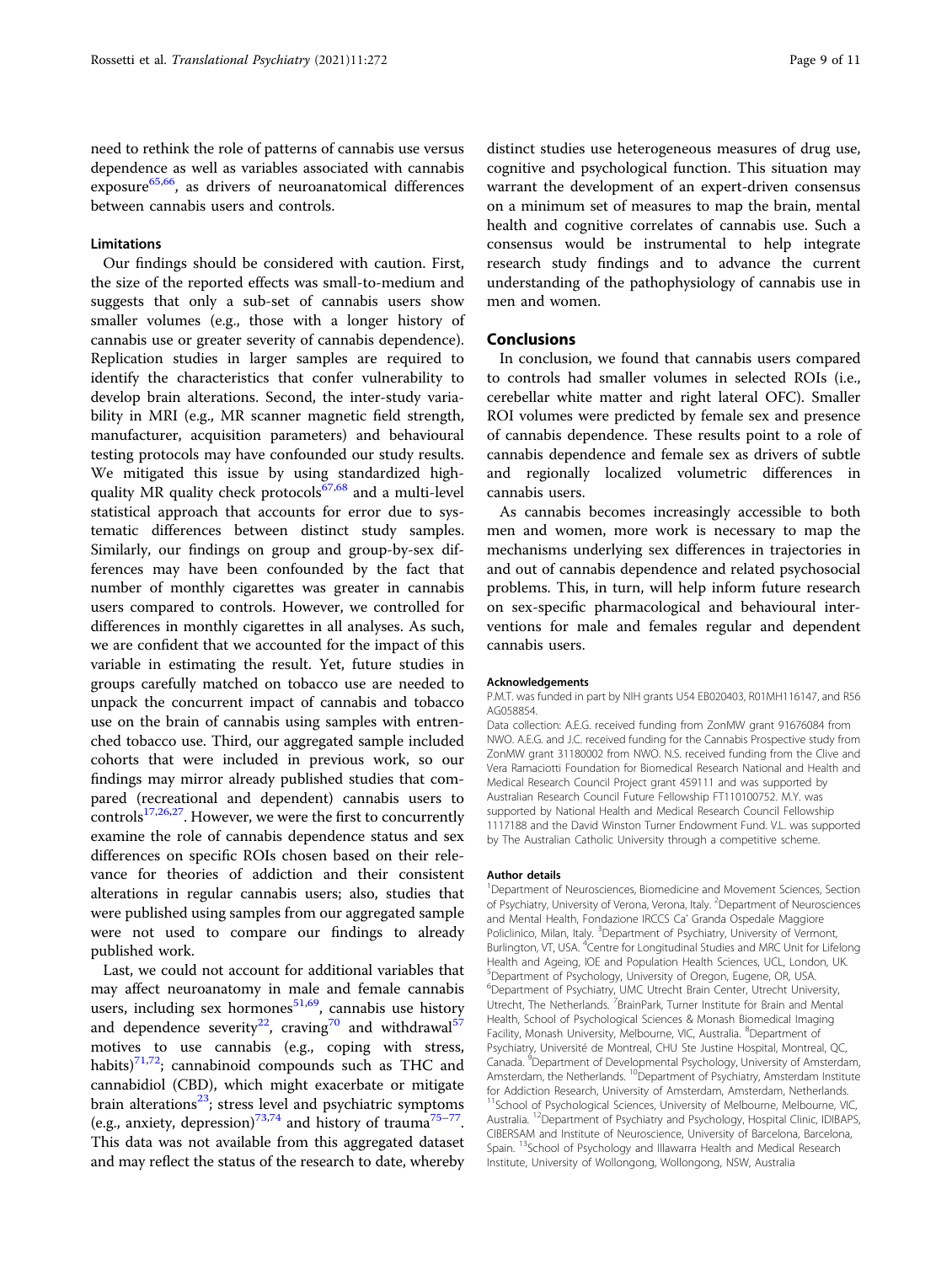<span id="page-9-0"></span><sup>14</sup>Imaging Genetics Center, Mark and Mary Stevens Neuroimaging and Informatics Institute, Keck School of Medicine, University of Southern California, Marina del Rey, CA, USA. <sup>15</sup>Department of Pathophysiology and Transplantation, University of Milan, Milan, Italy. <sup>16</sup>Neuroscience of Addiction & Mental Health Program, Healthy Brain and Mind Research Centre, School of Behavioural & Health Sciences, Faculty of Health Sciences, Australian Catholic University, Melbourne, VIC, Australia

#### Data availability

The code of the statistical analysis and the datasets generated during and/or analysed during the current study are available from the corresponding author on reasonable request.

#### Conflict of interest

P.M.T. received partial grant support from Biogen, Inc. (Boston, USA) for research unrelated to this manuscript. M.Y. has received funding from several law firms in relation to expert witness reports. The other authors declare no conflicts of interest.

#### Publisher's note

Springer Nature remains neutral with regard to jurisdictional claims in published maps and institutional affiliations.

Supplementary information The online version contains supplementary material available at <https://doi.org/10.1038/s41398-021-01382-y>.

Received: 2 December 2020 Revised: 25 March 2021 Accepted: 9 April 2021 Published online: 06 May 2021

#### References

- 1. World Health Organization. Global status report on alcohol and health, 2019. World Health Organization 2019.
- 2. Khan, S. S. et al. Gender differences in cannabis use disorders: results from the national epidemiologic survey of alcohol and related conditions. Drug Alcohol Depend. 130, 101–108 (2013).
- 3. Ehlers, C. L. et al. Cannabis dependence in the San Francisco Family Study: age of onset of use, DSM-IV symptoms, withdrawal, and heritability. Addict. Behav. 35, 102–110 (2010).
- 4. Hernandez-Avila, C. A., Rounsaville, B. J. & Kranzler, H. R. Opioid-, cannabis-and alcohol-dependent women show more rapid progression to substance abuse treatment. Drug Alcohol Depend. 74, 265–272 (2004).
- 5. Antinori, S. & Fattore, L. in Endocannabinoids and Lipid Mediators in Brain Functions (eds Melis, M.) Ch. 2 (Springer, Cham., 2017).
- 6. Crane, N. A., Schuster, R. M., Fusar-Poli, P. & Gonzalez, R. Effects of cannabis on neurocognitive functioning: recent advances, neurodevelopmental influences, and sex differences. Neuropsychol. Rev. 23, 117-137 (2013).
- 7. Everitt, B. J. & Robbins, T. W. Neural systems of reinforcement for drug addiction: from actions to habits to compulsion. Nat. Neurosci. 8, 1481-1489  $(2005)$
- 8. Glass, M., Faull, R. L. M. & Dragunow, M. Cannabinoid receptors in the human brain: a detailed anatomical and quantitative autoradiographic study in the fetal, neonatal and adult human brain. Neuroscience 77, 299 (1997).
- 9. Lorenzetti, V., Chye, Y., Silva, P., Solowij, N. & Roberts, C. A. Does regular cannabis use affect neuroanatomy? An updated systematic review and metaanalysis of structural neuroimaging studies. Eur. Arch. Psychiatry Clin. Neurosci. 269, 59–71 (2019).
- 10. Blithikioti, C. et al. Cerebellar alterations in cannabis users: A systematic review. Addict. Biol. 24, 1121-1137 (2019).
- 11. Lorenzetti, V., Solowij, N. & Yücel, M. The role of cannabinoids in neuroanatomic alterations in cannabis users. Biol. Psychiatry 79, e17-e31 (2016).
- 12. Mackey, S. et al. Mega-analysis of gray matter volume in substance dependence: general and substance-specific regional effects. Am. J. Psychiatry 176, 119–128 (2019).
- 13. Koob, G. F. & Volkow, N. D. Neurobiology of addiction: a neurocircuitry analysis. Lancet Psychiatry 3, 760–773 (2016).
- 14. Ketcherside, A., Baine, J. & Filbey, F. Sex effects of marijuana on brain structure and function. Curr. Curr. Addict. Rep. 3, 323–331 (2016).
- 15. McQueeny, T. et al. Gender effects on amygdala morphometry in adolescent marijuana users. Behav. Brain Res. 224, 128–134 (2011).
- 16. Medina, K. L. et al. Prefrontal cortex morphometry in abstinent adolescent marijuana users: subtle gender effects. Addict. Biol. 14, 457-468 (2009).
- 17. Chye, Y. et al. Orbitofrontal and caudate volumes in cannabis users: a multi-site mega-analysis comparing dependent versus non-dependent users. Psychopharmacology 234, 1985–1995 (2017).
- 18. Price, J. S. et al. Effects of marijuana use on prefrontal and parietal volumes and cognition in emerging adults. Psychopharmacology 232, 2939–2950  $(2015)$
- 19. Medina, K. L., Nagel, B. J. & Tapert, S. F. Abnormal cerebellar morphometry in abstinent adolescent marijuana users. Psychiatry Res. 182, 152-159 (2010).
- 20. Gilman, J. M. et al. Cannabis use is quantitatively associated with nucleus accumbens and amygdala abnormalities in young adult recreational users. J. Neurosci. 34, 5529–5538 (2014).
- 21. Lind, K. E. et al. Sex disparities in substance abuse research: evaluating 23 years of structural neuroimaging studies. Drug Alcohol Depend. 173, 92-98 (2017).
- 22. Lorenzetti, V. et al. Neuroanatomical alterations in people with high and low cannabis dependence. Aust. N. Z. J. Psychiatry 54, 68-75 (2020).
- 23. Yücel, M. et al. Hippocampal harms, protection and recovery following regular cannabis use. Transl. Psychiatry 6, e710-e710 (2016).
- 24. Battistella, G. et al. Long-term effects of cannabis on brain structure. Neuropsychopharmacology 39, 2041–2048 (2014).
- 25. Hill, S. Y., Sharma, V. & Jones, B. L. Lifetime use of cannabis from longitudinal assessments, cannabinoid receptor (CNR1) variation, and reduced volume of the right anterior cingulate. Psychiatry Res 255, 24-34 (2016).
- Solowij, N. et al. Cerebellar white-matter changes in cannabis users with and without schizophrenia. Psychol. Med. 41, 2349-2359 (2011).
- 27. Cousijn, J. et al. Grey matter alterations associated with cannabis use: Results of a VBM study in heavy cannabis users and healthy controls. NeuroImage 59, 3845–3851 (2012).
- 28. Moreno-Alcázar, A. et al. Larger grey matter volume in the basal ganglia of heavy cannabis users detected by voxel-based morphometry and subcortical volumetric analysis. Front. Psychiatry 9, 175 (2018).
- 29. Katona I. in Behavioral neurobiology of the endocannabinoid system. current topics in behavioral neurosciences Vol. 1 (eds Kendall, D. & Alexander, S.) Ch. 3 (Springer, Berlin, Heidelberg, 2009)
- 30. Koob, G. F. & Volkow, N. D. Neurocircuitry of addiction. Neuropsychopharmacology 35, 217 (2010).
- 31. Miquel, M. et al. Have we been ignoring the elephant in the room? Seven arguments for considering the cerebellum as part of addiction circuitry. Neurosci. Biobehav. Rev. 60, 1-11 (2016).
- 32. Schacht, J. P., Hutchison, K. E. & Filbey, F. M. Associations between cannabinoid receptor-1 (CNR1) variation and hippocampus and amygdala volumes in heavy cannabis users. Neuropsychopharmacology 37, 2368-2376 (2012).
- 33. Batalla, A. et al. Modulation of brain structure by catechol-O-methyltransferase Val(158) Met polymorphism in chronic cannabis users. Addict. Biol. 19, 722–732  $(2014)$
- 34. Yücel, M. et al. Regional brain abnormalities associated with heavy long-term cannabis use. Arch. Gen. Psychiatry 65, 694-701 (2008).
- 35. Chye, Y. et al. Cannabis-related hippocampal volumetric abnormalities specific to subregions in dependent users. Psychopharmacology 234, 2149-2157 (2017).
- 36. Lecrubier, Y. et al. The Mini International Neuropsychiatric Interview (MINI). A short diagnostic structured interview: reliability and validity according to the CIDI. Eur. Psychiatry 12, 224–231 (1997).
- 37. Gossop, M. et al. The Severity of Dependence Scale (SDS): psychometric properties of the SDS in English and Australian samples of heroin, cocaine and amphetamine users. Addiction 90, 607-614 (1995).
- 38. Dale, A. M., Fischl, B. & Sereno, M. I. Cortical surface-based analysis: I. Segmentation and surface reconstruction. Neuroimage 9, 179–194 (1999).
- Desikan, R. S. et al. An automated labeling system for subdividing the human cerebral cortex on MRI scans into gyral based regions of interest. Neuroimage 31, 968–980 (2006).
- 40. Ségonne, F. et al. A hybrid approach to the skull stripping problem in MRI. Neuroimage 22, 1060-1075 (2004).
- 41. Aarts, E., Verhage, M., Veenvliet, J. V., Dolan, C. V. & Van Der Sluis, S. A solution to dependency: using multilevel analysis to accommodate nested data. Nat. Neurosci. 17, 491–496 (2014).